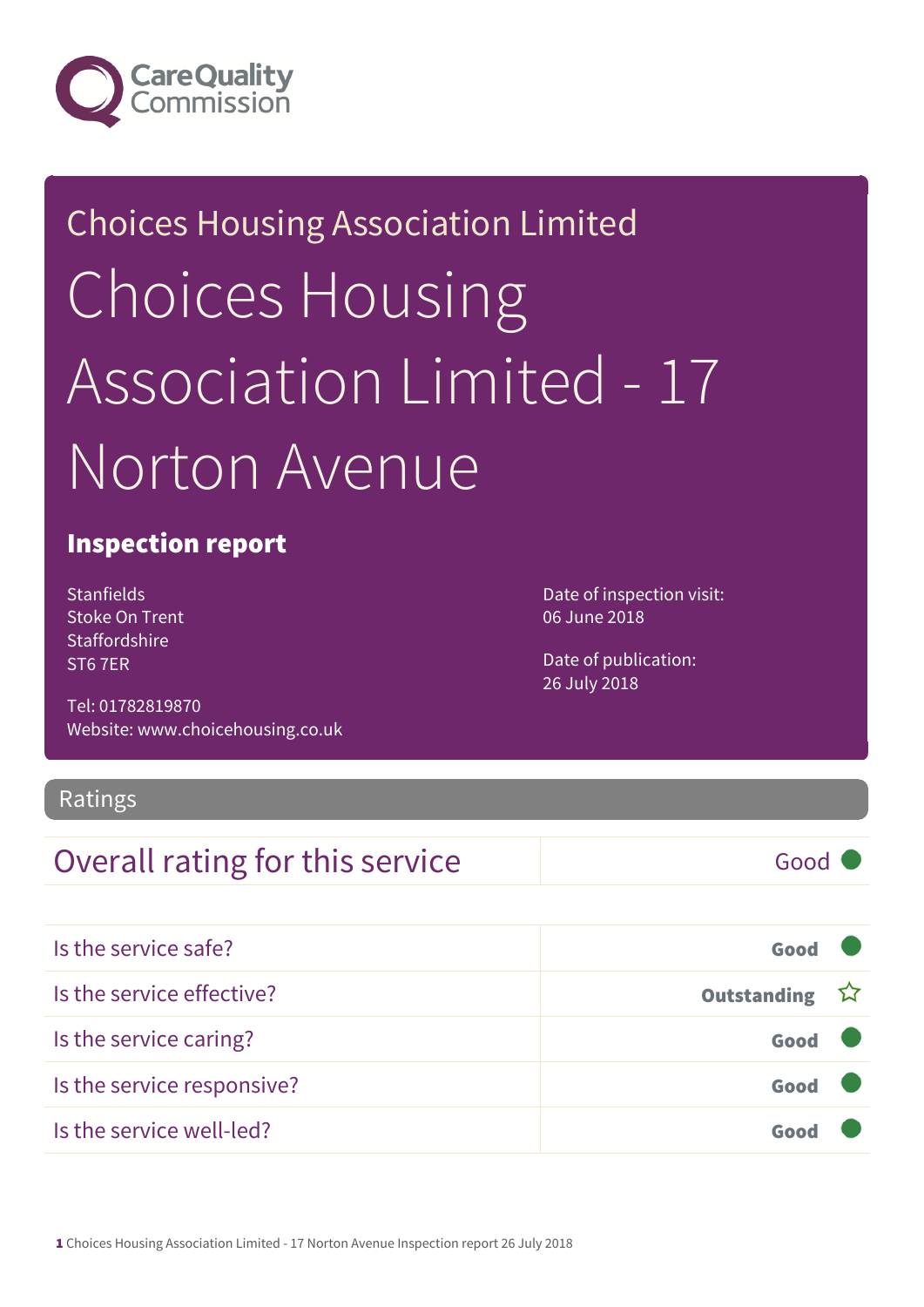### Summary of findings

#### Overall summary

This inspection took place on 6 June 2018 and was unannounced.

At the last inspection the service was rated as requires improvement. We found the provider was not meeting all the requirements of the law. Following the last inspection, we asked the provider to complete an action plan to show what they would do and by when to improve to at least good. During this inspection we found that the provider had done what they said they would do and were no longer in breach of regulations.

Choices Housing Association Limited – 17 Norton Avenue is a 'care home'. People in care homes receive accommodation and nursing or personal care as single package under one contractual agreement. CQC regulates both the premises and the care provided, and both were looked at during this inspection.

17 Norton Avenue accommodates up to six people in one adapted building. At the time of this inspection there were four people using the service.

The care service has been developed and designed in line with the values that underpin the Registering the Right Support and other best practice guidance. These values include choice, promotion of independence and inclusion. People with learning disabilities and autism using the service can live as ordinary a life as any citizen.

There was a registered manager in post at the time of the inspection. A registered manager is a person who has registered with the Care Quality Commission to manage the service. Like registered providers, they are 'registered persons'. Registered persons have legal responsibility for meeting the requirements in the Health and Social Care Act 2008 and associated Regulations about how the service is run.

People were protected from avoidable abuse and harm by well trained staff. Risks were assessed, identified and managed appropriately, with guidance for staff on how to mitigate risks. Premises and equipment were kept clean and tidy. Staffing levels were sufficient to meet people's needs and staff had their suitability to work in a care setting checked before they began working with people. Medicines were now managed safely, following improvements to the systems in place. The registered manager had systems in place to learn when things went wrong.

People were supported to have maximum choice and control of their lives and staff supported them in the least restrictive way possible; the policies and systems in the service support this practice.

People were supported by well trained staff and received effective care in line with their support needs. Staff received regular supervision and appraisal which encouraged reflections on their practice with people and what they could do to further improve people's experiences of receiving care and support. Staff had access to continuous training that was developed and delivered around people's individual needs.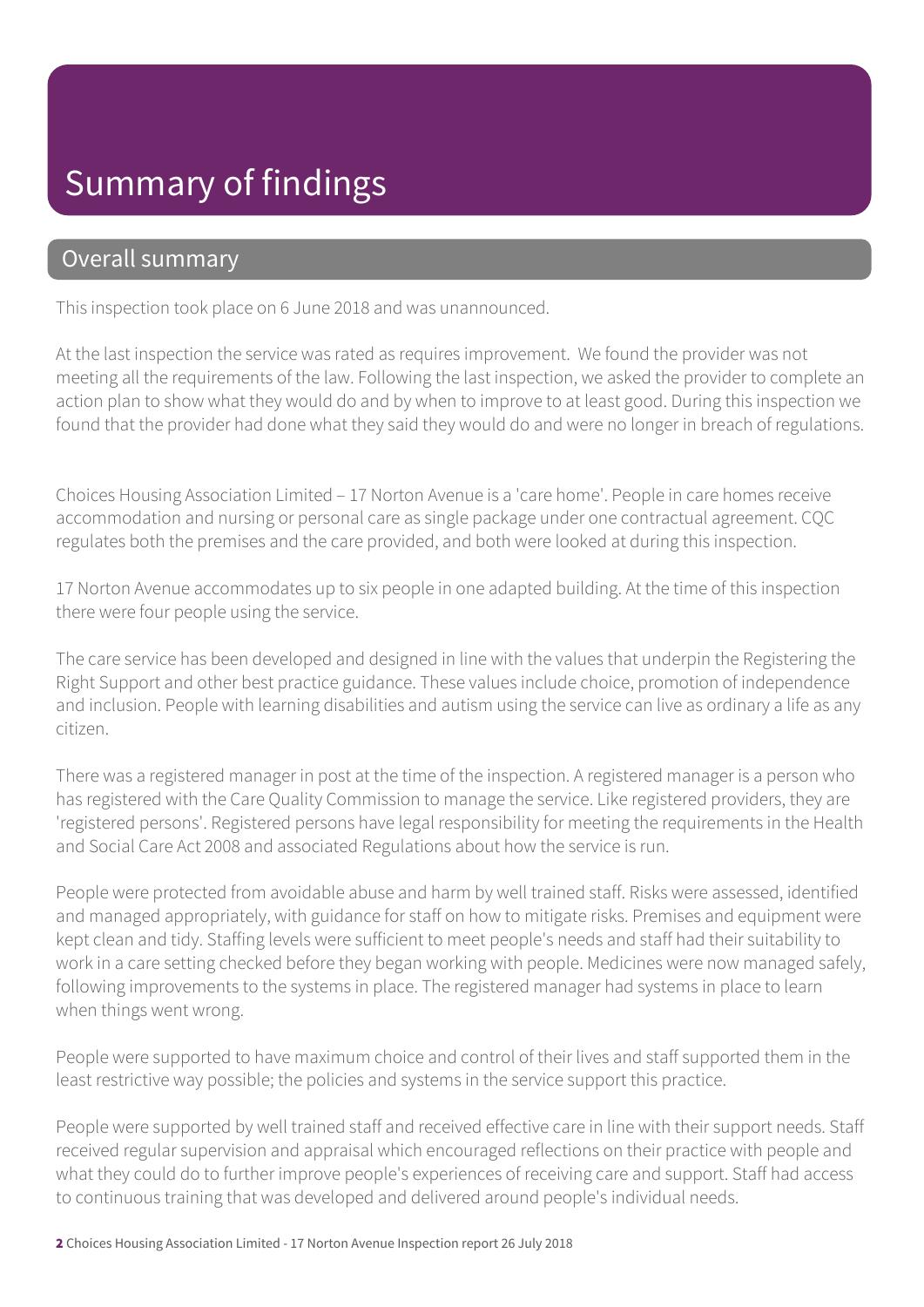There was a good choice of food, which people enjoyed and they received support to meet their nutrition and hydration needs and to encourage independence. Staff were committed to supporting people to stay healthy and people achieved excellent outcomes resulting from staff's commitment. The environment was designed and adapted to support people effectively, including significant improvements being made to bathroom facilities to improve people's choice, independence and comfort.

Healthcare professionals were consulted and staff worked collaboratively with them to help manage people's complex health needs and to promote best practice. People were supported to access a wide range of healthcare services and were empowered to improve their quality of life and health. Innovative support was provided to encourage and support people to remain healthy. Links with health and social care professionals were excellent.

Staff were kind, caring and compassionate with people. People were supported to express their views and encouraged and supported to make their own choices with a range of communication aids. People were treated with dignity and respect by staff who knew them well.

Staff understood people and their needs and preferences were assessed and regularly reviewed. Activities were organised by staff and people were supported to participate in activities that they preferred. People's diverse needs were considered as part of the assessment and care planning process. Complaints were managed in line with the provider's policy. People were supported to consider their wishes about their end of life care.

A registered manager was in post and was freely available to people, relatives and staff. People, their relatives and staff were involved in the development of the service and they were given opportunities to provide feedback that was acted upon to improve the service. We found the registered manager and provider had systems in place to check on the quality of the service and use this to make improvements. Continual learning and improvements were encouraged.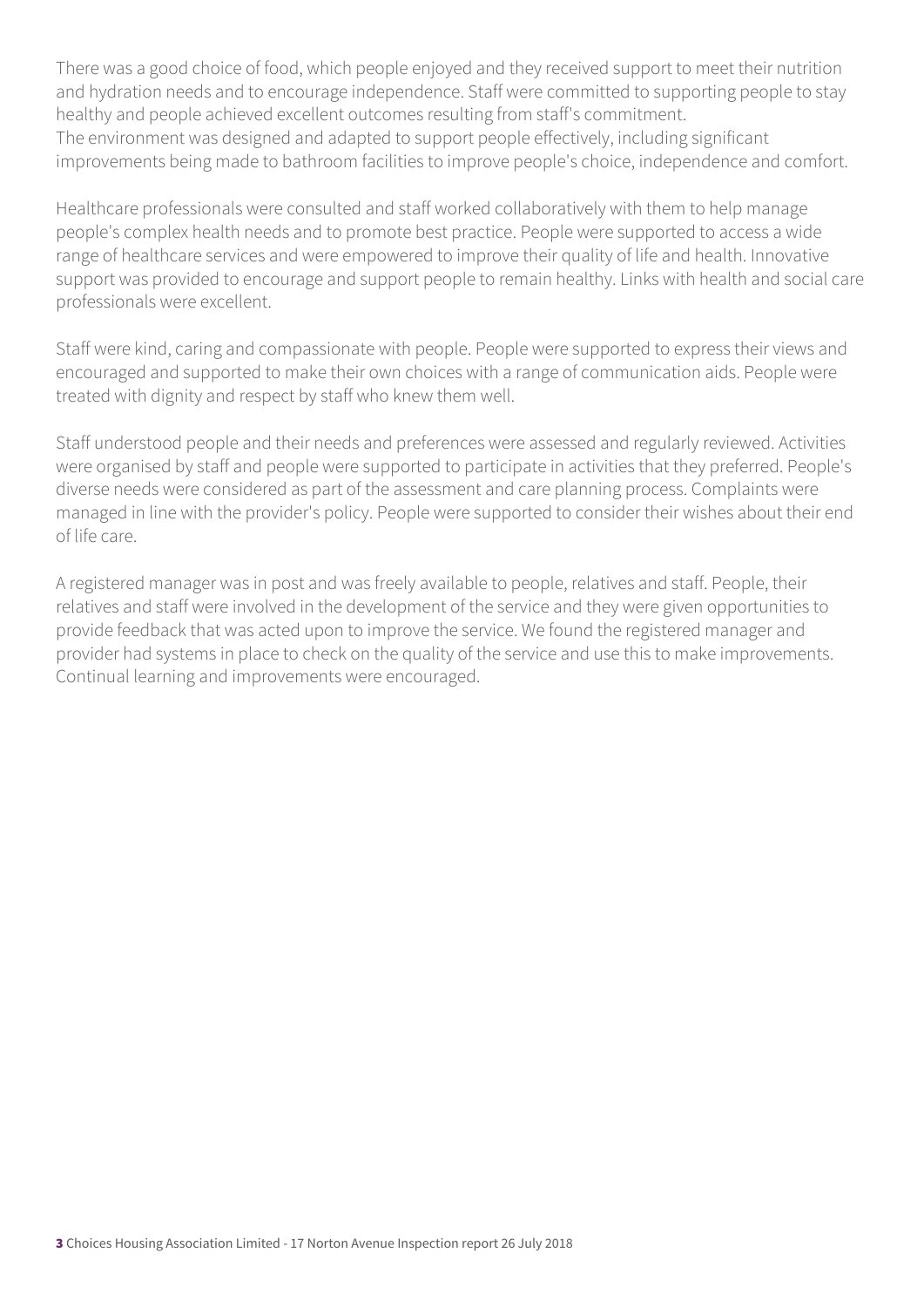#### The five questions we ask about services and what we found

We always ask the following five questions of services.

#### Is the service safe? Good The service was safe. People were safeguarded from abuse and avoidable harm. People's risks were managed to help them stay safe without restricting their freedom. There were enough staff to respond to people's needs and medicines were safely managed. People were protected from the spread of infection. Lessons were learned and improvements made when things went wrong. Is the service effective? In the service effective? The service was consistently effective. People's needs and choices were effectively assessed and care was delivered in line with professional guidance. The service had excellent links with healthcare professionals and worked collaboratively to ensure people's health was monitored and effective outcomes achieved. Staff were well trained and supported to deliver effective care. People were supported to eat and drink enough and creative ways to encourage a healthy diet were utilised. People's needs were met by the design and adaptation of the service and their consent to care was obtained in line with the law. Is the service caring? The service caring? The service was caring. People were treated with kindness and compassion by staff who knew them well. Staff made every effort to communicate effectively with people so that they could make their own choices and decisions. Staff supported people as much as possible to express their views.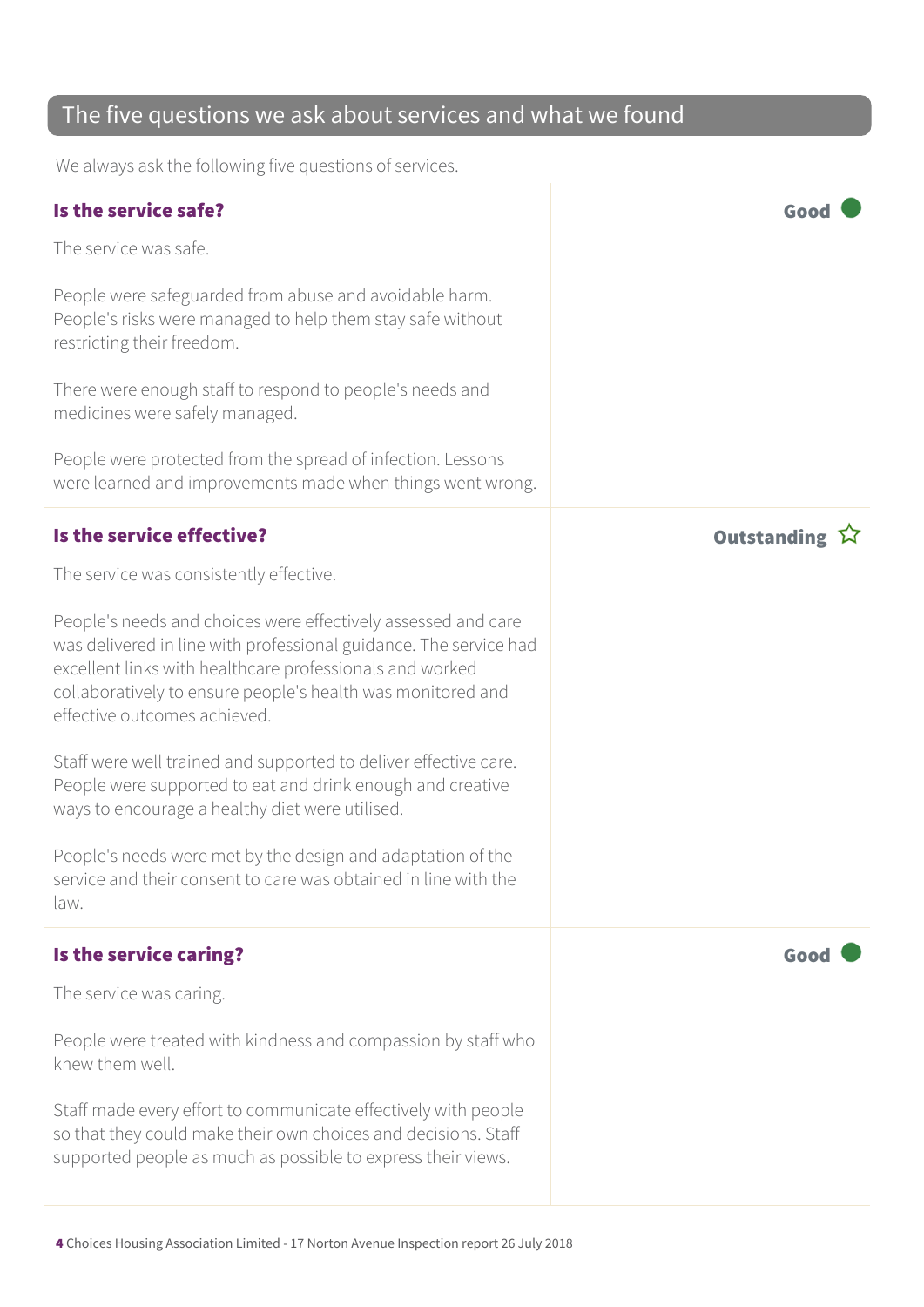| People's dignity and independence was respected and |  |
|-----------------------------------------------------|--|
| encouraged.                                         |  |

| Is the service responsive?                                                                                                                        | Goo  |
|---------------------------------------------------------------------------------------------------------------------------------------------------|------|
| The service was responsive.                                                                                                                       |      |
| People received personalised care to meet their individual<br>needs.                                                                              |      |
| People and relatives were involved in developing and reviewing<br>care plans that were accurate, personalised and up to date.                     |      |
| People felt able to raise concerns and a suitable and accessible<br>complaints procedure was in place.                                            |      |
| People were supported to plan for their end of life care so that<br>their wishes and preferences were catered for.                                |      |
| Is the service well-led?                                                                                                                          | Good |
| The service was well-led.                                                                                                                         |      |
| There was a registered manager in post who understood and<br>complied with their responsibilities of registration with us.                        |      |
| There was an open and inclusive culture where people, relatives<br>and staff were encouraged to be involved in the development of<br>the service. |      |
| Effective governance systems were operated to monitor and<br>improve the quality and safety of the support provided.                              |      |
| The service worked well in partnership with other agencies and<br>sought to continually improve.                                                  |      |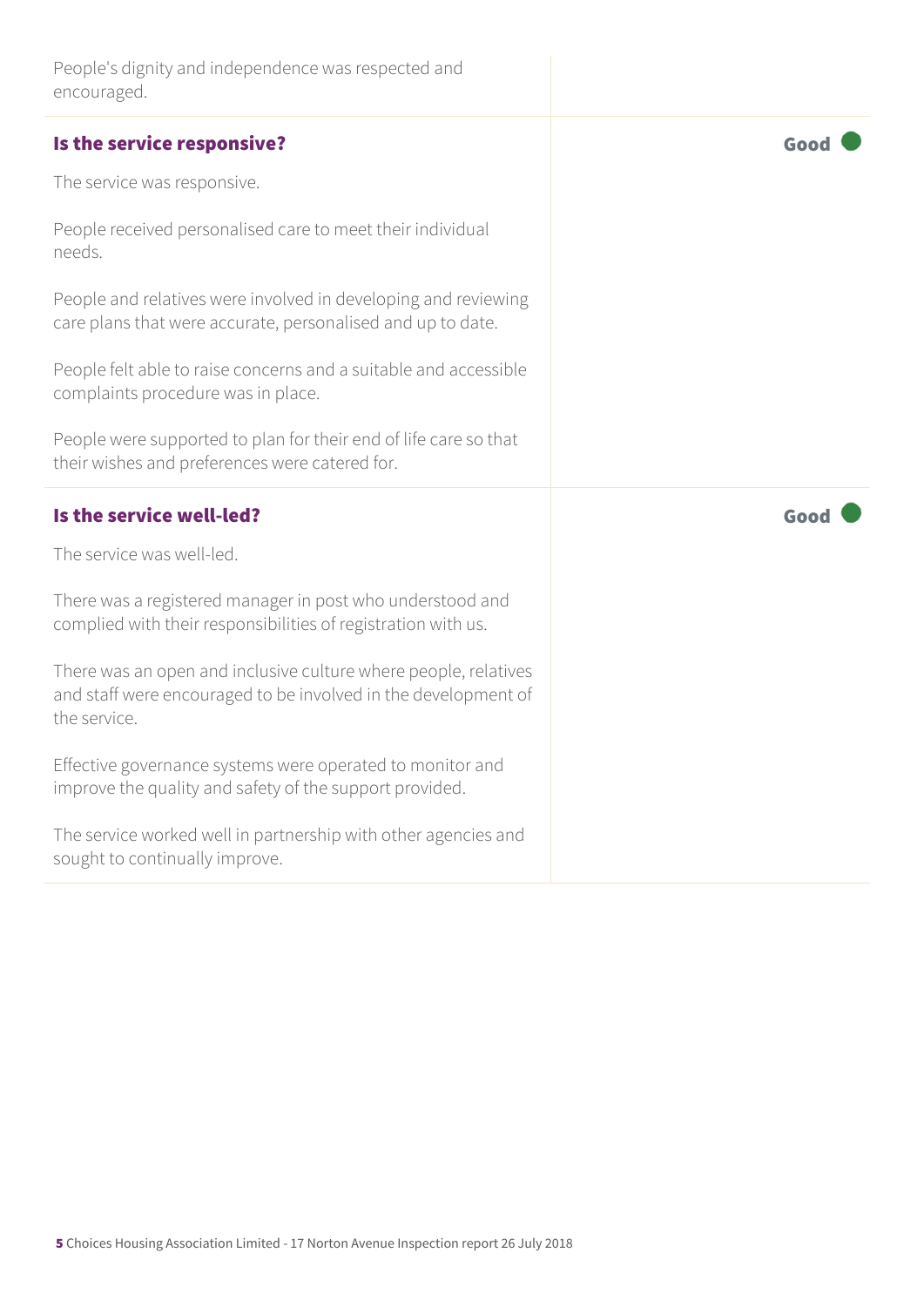

# Choices Housing Association Limited - 17 Norton Avenue

Detailed findings

### Background to this inspection

We carried out this inspection under Section 60 of the Health and Social Care Act 2008 as part of our regulatory functions. This inspection was planned to check whether the provider is meeting the legal requirements and regulations associated with the Health and Social Care Act 2008, to look at the overall quality of the service, and to provide a rating for the service under the Care Act 2014.

This inspection took place on 6 June 2018 and was unannounced. The inspection was carried out by one inspector.

We used the information we held about the service to formulate our inspection plan. This included information the provider sent us in the Provider Information Return. This is information we require providers to send us at least once annually to give some key information about the service, what the service does well and improvements they plan to make. We also reviewed other information we held about the service. This included statutory notifications that the provider had sent to us. A statutory notification is information about important events which the provider is required to send us by law. These include information about safeguarding concerns, serious injuries and deaths that had occurred at the service.

We spoke with relatives of a person who used the service. We did this to gain their views about the care and to check that standards of care were being met. Most people who used the service were not able to speak to us about their care experiences so we observed how the staff interacted with people in communal areas and we looked at the care records of three people who used the service, to see if their records were accurate and up to date. We also used the Short Observational Framework for Inspection (SOFI). SOFI is a specific way of observing care to help us understand the experience of people who could not talk with us.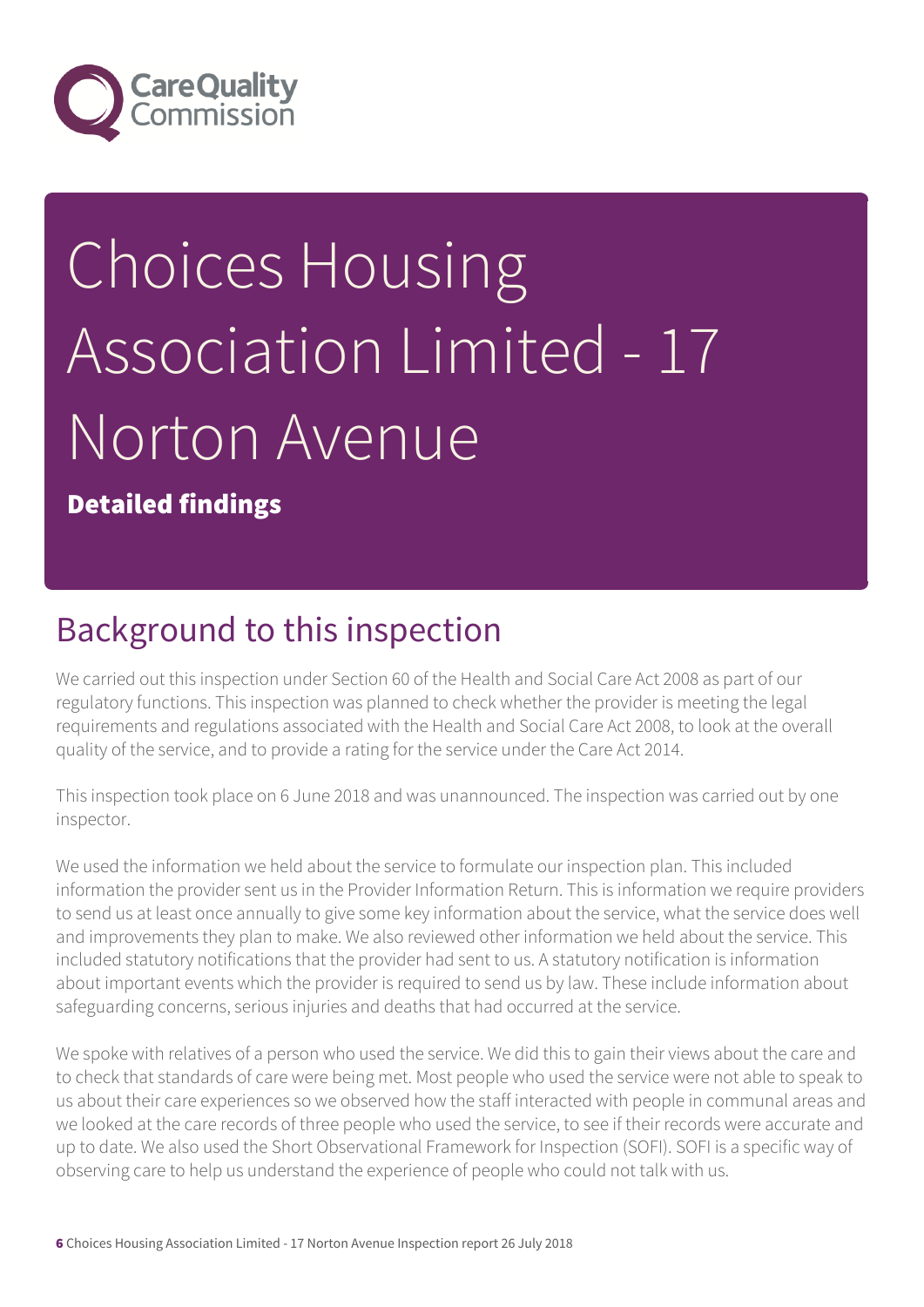We spoke with a visiting professional, four members of care staff, the registered manager and the deputy manager. We also looked at records relating to the management of the service. These included five staff recruitment files, meeting minutes and quality assurance records.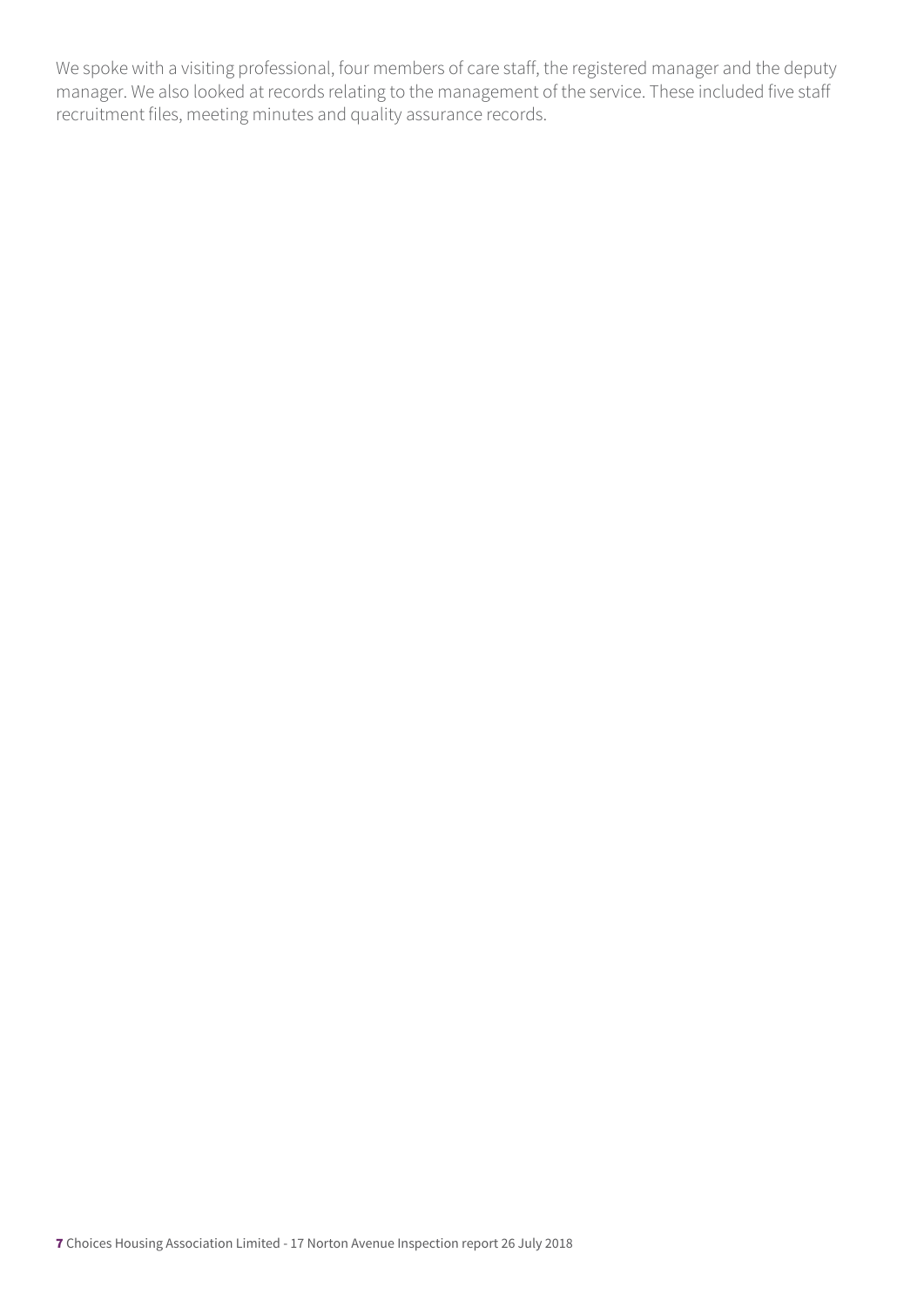## Our findings

At our last inspection, we found that improvements were required to manage risks to people's health, safety and welfare and to ensure that people received their prescribed medicines. This was a breach of Regulation 12 of the Health and Social Care Act 2008 (Regulated Activities) Regulations 2014. At this inspection, we found that improvements had been made and the provider was no longer in breach of the regulation.

People's risks were assessed and managed so they were supported to stay safe. When risks were identified, we saw robust risk assessments and management plans were in place which were understood and followed by staff to keep people safe. For example, one person would display self-injurious behaviour when they were upset. We saw that clear plans were in place which included triggers for the person becoming upset so that staff knew how to minimise the risks to them. Staff were aware of these triggers and we saw that they supported the person successfully, in line with the risk management plan whenever they started to show signs of becoming upset. This showed that risks were identified, assessed and managed to help people stay safe.

We also saw that people's risks were managed in the least restrictive way possible to ensure they were safe but their freedom and choices respected. One person was assessed as being at high risk of choking. A professional had advised that bread and toast were high risk items for the person to eat which could put them at risk. However, staff had recognised that the person enjoyed these foods and worked with the professional to put plans in place to safely manage the risk of choking without completely cutting out these foods from the person's diet. Staff would cut the food into small pieces and sit with the person, encouraging them to eat slowly and not to overfill their mouth so that they could still enjoy these foods. Staff we spoke with were aware of the risks and we saw the person was supported to eat in line with their care plan. This meant that the person could enjoy the freedom of a diet with no restrictions but their high risk of choking was managed safely.

People received their medicines as prescribed. We observed that one person displayed some behaviour which could have suggested they were experiencing some pain. Their care plan and protocol for 'as required' pain relief detailed how they communicated they could be in pain. We saw that staff responded to this by asking, "Would you like some paracetamol to make you feel a bit better?" The person accepted and pain relief was administered in with their care plan and this had good effect. This meant that staff recognised and responded to people's need for pain relief medicines.

The registered manager told us they had made some changes to the way in which medicines were managed since the last inspection. We found that improvements had been made to the systems in place to ensure consistent stock control and reduce the likelihood of medicines being out of stock. There were monthly stock checks completed alongside running totals of medicines after each administration and we found that these records matched the actual stocks in total. There were thorough protocols in place to guide staff about when and how to administer medicines on an 'as required' basis and records showed that staff followed these. Staff who administered medicines told us they had received training which helped them to safely administer medicines and their competency was regularly checked via observations of their practice.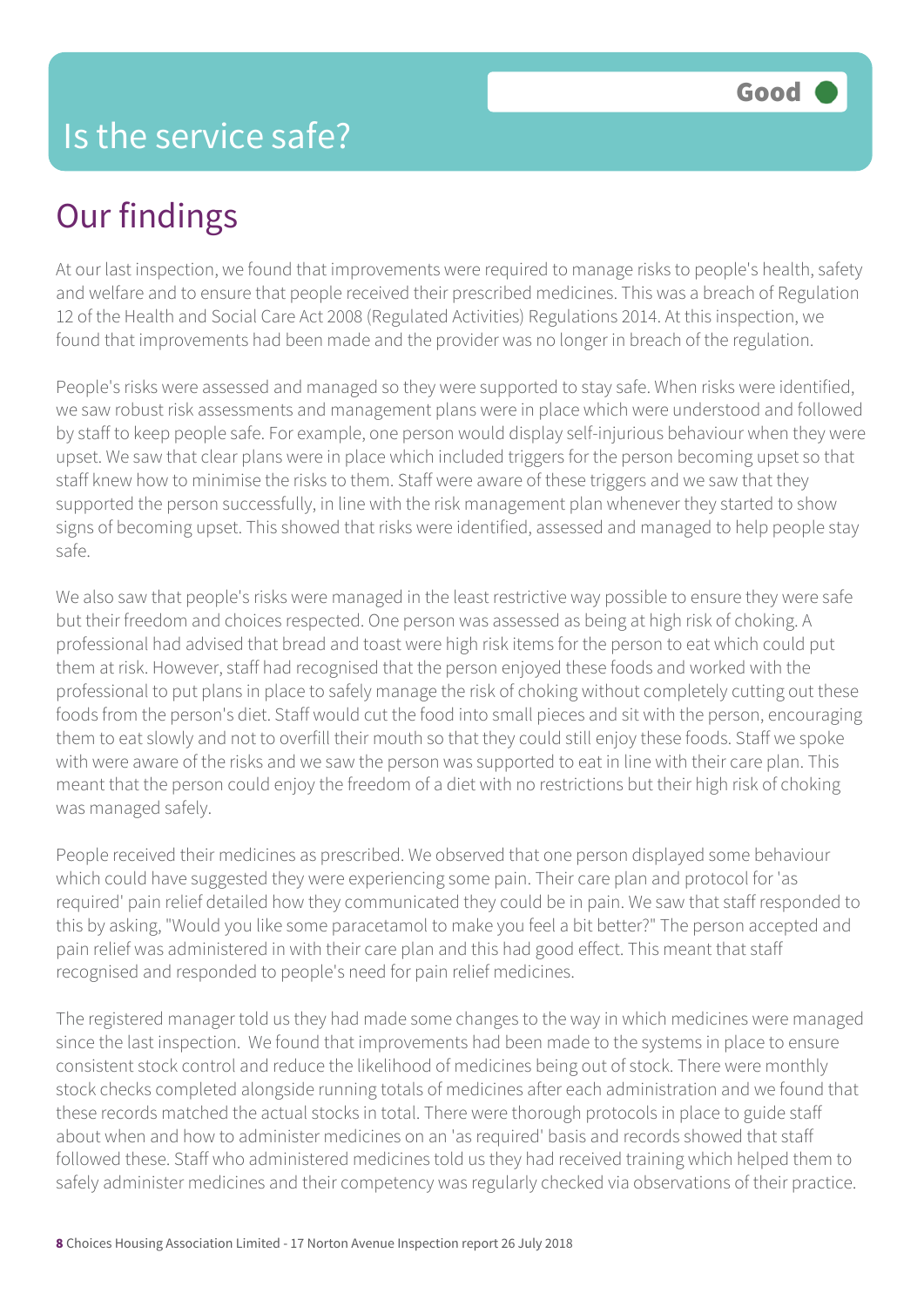The systems and processes in place were operated safely to ensure that people received the medicines they needed.

We saw that people were smiling and happy when interacting with and receiving support from staff. Relatives told us they were happy with the care delivered at 17 Norton Avenue and felt confident their family member was safe. They said, "Absolutely [my relative] is safe here." Training had been provided for staff to help them safeguard people from abuse. Staff we spoke with were knowledgeable about safeguarding adults' procedures and confidently told us about the different types of abuse which may occur, how to recognise signs of abuse and how to report their concerns. A staff member said, "I'd report any concerns to the manager or on-call manager. I feel absolutely confident they would act on any concerns and if they didn't I could speak to the safeguarding team myself." The registered manager understood their responsibilities in safeguarding people from abuse and we saw that incidents had been reported to the local authority when required, so that necessary investigations could be carried out and protection plans implemented when needed. Safeguarding referrals made to the local authority were discussed at staff meetings so that any learning, alterations to care plans or practice could be shared with staff. Staff were aware of the systems and processes in place and we saw this was working to ensure that people were protected from abuse.

Sufficient numbers of staff were available to support people when they needed it. We observed that people's needs were responded to swiftly and people were supported to safely attend appointments and access activities outside of the home. The registered manager told us and we saw that people's needs were assessed and reviewed regularly and this information was used to inform how many staff were required to keep people safe and meet their needs. Some people who used the service had one to one hours specifically funded for them. These were delivered and targeted according to people's individual needs. For example, one person had one to one hours to help manage their emotional health. We saw that these were delivered at the times when the person was most in need of this to safely meet their specific needs. The registered manager ensured that there were enough staff to safely meet people's needs even when unexpected events occurred. During the inspection, a person unexpectedly had to go to hospital and a member of staff needed to attend with them to ensure they were safe. The registered manager arranged for a regular agency staff member to cover their shift in the home so that they could support the person at the hospital for as long as required. This showed that staff were available to support people to stay safe and meet their needs.

People received support from safely recruited staff. Staff confirmed that recruitment checks were completed to ensure they were suitable to work with people. We saw staff provided two references. The provider checked to ensure staff were safe to work with vulnerable people through the Disclosure and Barring Service (DBS). The DBS helps employers make safer recruitment decisions. This meant safe recruitment procedures were being followed in relation to the employment of new staff.

Relatives told us that the service was always clean and tidy. We observed that all areas of the home and equipment looked clean and hygienic. Staff understood the importance of infection control and we observed them following safe practices during the inspection. The registered manager told us that infection control audits were completed monthly. We viewed these and found no actions were outstanding. This meant people were protected from the risk of infection and cross contamination.

The registered manager told us and we saw that lessons had been learned and improvements made when things had gone wrong. At the last inspection, we found some concerns in relation to the way in which people's medicines were managed. The provider and registered manager sent us an action plan which covered all areas of concerns identified. At this inspection we saw that the action plan had been completed and that systems in place to manage people medicines were now more robust. The registered manager and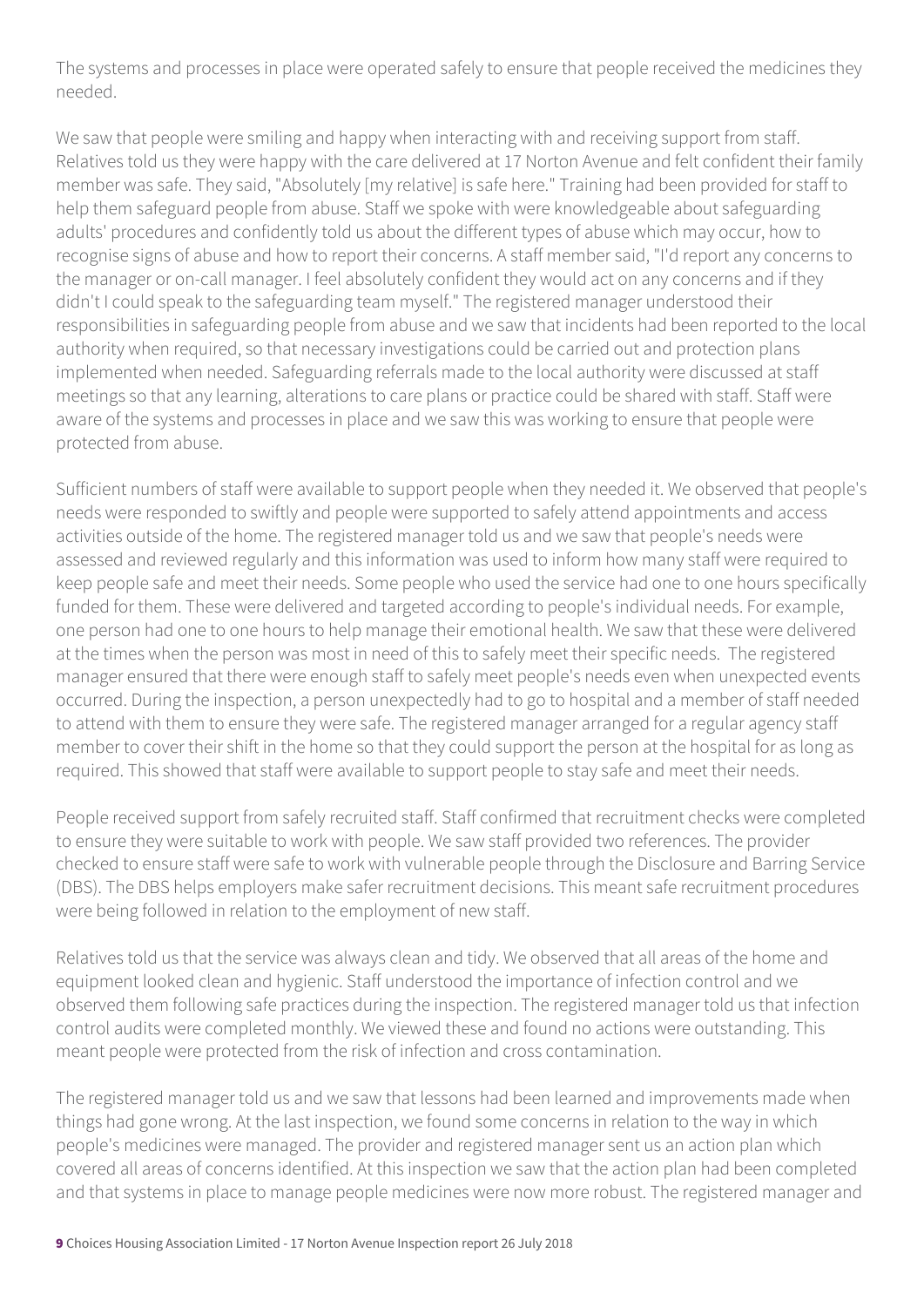provider had successfully worked on improvement plans for the service to improve the quality and safety of services provided to people and we saw during the inspection that this had been successful.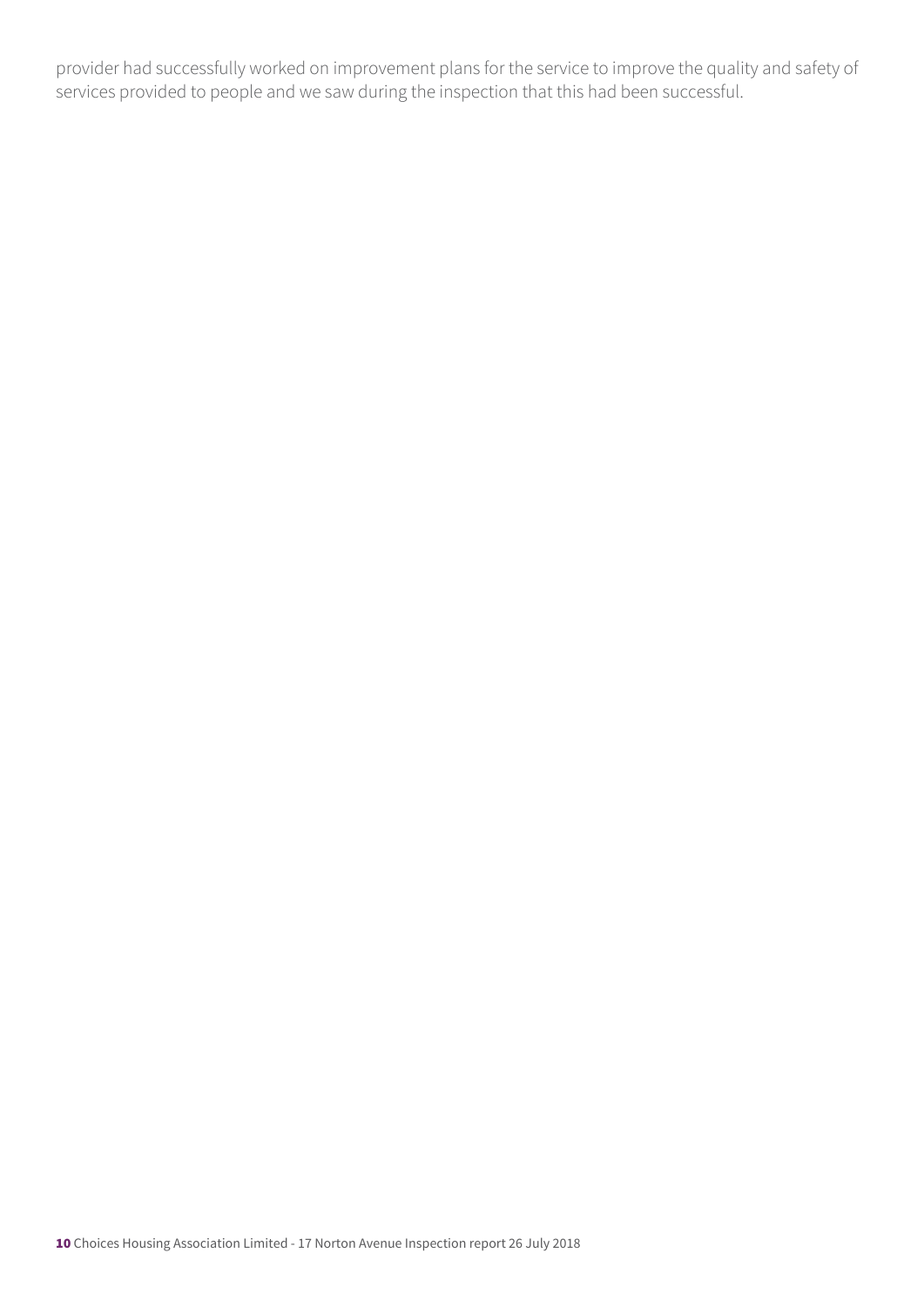#### Is the service effective?

# Our findings

At our last inspection, we found that improvements were needed to ensure that people received a consistently effective service. At this inspection, we found that vast improvements had been made. The new management team had implemented new systems with a focus on person centred care and achieving the best outcomes for people who used the service. This was achieved through team working and reflective practice. Effective appraisal, team meetings and supervision allowed staff the time to work on their individual development plans as well as reflecting on their practice working with people, looking at what was working well, what was not working well and what could be done to improve people's experiences of receiving care and support. This had led to a change in staff culture where staff were accountable for their own practice and took pride in identifying actions they could take to improve people's quality life. The management team then enabled staff to follow through their own ideas to support people achieve exceptional outcomes that would not have otherwise been possible

People were supported to eat and drink well to maintain a healthy diet. We saw that people were supported and encouraged to be involved in the planning of meals as much as they were able. Staff had recognised that people were not able to verbally articulate their choice of meals, therefore they had worked closely with people and professionals to develop bespoke pictorial aids to support people in making choices about their meals. Weekly meetings took place with people where they were asked what they would like to purchase for their meals that week. We saw that people's known likes and dislikes were incorporated into the menu planning.

People were referred for professional advice when this was required and people were provided with specialist diets to meet their needs. One person required a low fat, low salt, low sugar diet to help manage their health condition. We saw that this was provided and in collaboration with staff, they had been supported to maintain a healthy diet which had helped them to lose weight, having a positive impact on their health and quality of life. Staff had recognised that the person's weight impacted on their health and mobility and therefore limited their access to some activities they may have enjoyed. A clear care plan was implemented to promote gentle weight loss and we saw this was effective in achieving the desired outcome as staff were committed to improving the person's quality of life. The person was now able to mobilise more independently and we saw them happily walking around the home and accessing the activities they chose, when they chose them. Their improved mobility had increased their independence around the home. We were also told that they could now access a wheelchair for longer distances which increased their access to the community and participation in activities they enjoyed such as trips to the theatre and art club. The person did not previously utilise their wheelchair as it was unfamiliar to them, so staff spent time, patience and understanding in supporting the person to gradually increase the use of the wheelchair thus improving their confidence and sense of safety. Staff told us how they attempted to support the person to access the theatre to watch a musical performance as they had a love of music. Staff told us, "The first attempt was unsuccessful and we weren't sure why. We spent some time and realised it was the flip seat at the theatre that they couldn't tolerate. They needed to feel secure. So we took the wheelchair and kept [Person] seated in it. The absolutely loved it, really enjoyed themselves. We worked hard to get to that point and I'm so glad we did." This showed how staff commitment to supporting the person to lose weight, to access a wheelchair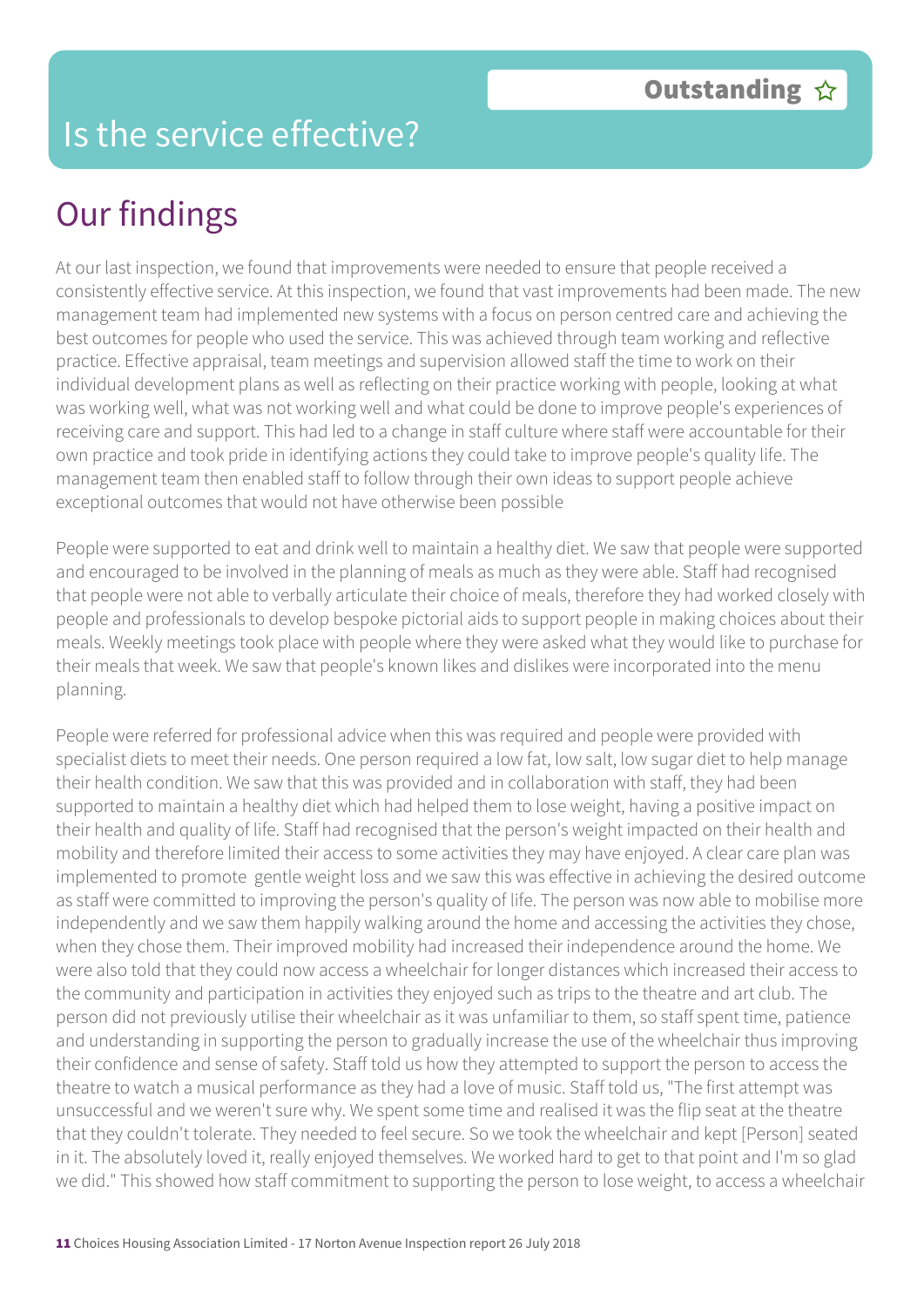and overcome barriers the person faced had led to them having an experience that would not have otherwise been possible. This had significant improved the person's quality of life by accessing new experiences that they enjoyed.

Staff worked closely with people and other professionals involved in their care to enable people to be as independent as possible. There was a genuine commitment from staff and the management of the service to support people to maintain their independence. For example, people were provided with specialist equipment such as a lipped plate to help them eat independently. Creative ways of encouraging people to eat a healthy diet were being introduced. One staff member had a particular interest in nutrition. They worked with people and supported them in trying to encourage people to eat five portions of fruit and vegetables a day to help them stay healthy. The staff member had observed that one person did not like eating fresh fruit and vegetables that were available to them. They told us they had considered making 'smoothies' but that person really enjoyed milkshake, so they were making smoothies with yogurt to help the person have more fresh fruit and vegetables in their diet. This showed that staff took ownership of improving people's health and were enabled to try creative approaches in helping people eat a healthy, balanced diet.

People had flexibility around meal times so that they could choose when and where they wanted to eat. The service was focussed upon enabling people to have choice and control in their lives and daily routines. One person chose to eat their lunch in their room. They had a high risk of choking and needed to be supervised whilst eating so a staff member spent time in their room with them so they could eat their lunch safely in their room, as they had chosen. The staff member told us, "[Person] chose to eat in their room. They have a choking risk so needed one to one support. I don't stare at them because this puts them off eating, I just say, "Here's your lunch [Person's name]" and sit and chat with them, they eat much better this way." This showed how positive staff relationships and knowing people's risks, needs and preferences helped people to eat better and supported their choices.

People could be assured that the service worked in partnership with other agencies to consider their needs in a holistic manner which resulted in exceptional outcomes for people. Staff told us that they attended a handover session at the beginning of each shift, which ensured that they were able to provide a safe and consistent level of care to people. We attended a handover session and saw that staff were given a handover about each individual person who used the service, which included information about changes since the staff member had last been on shift at the service. For example, one person had had a new chair delivered. The person liked to sit in a particular chair in a particular room. However, the person's needs had changed and they now required a pressure relieving cushion to sit on, to reduce their risk of developing pressure areas. Their current chair did not have this feature. The service had sourced and purchased a new chair for the person, which looked like their original chair but had the required pressure relieving cushion. This showed how staff had recognised people's individual needs, risks and preferences, and thought of a creative solution to meet the person's needs and reduce their risks. The information was included in the handover so that staff were informed of the arrival of the new chair, and it's benefits so they could encourage it's use.

Handovers ensured that any risks or changes in people's needs were highlighted and communicated effectively so that staff had all the information they needed to deliver effective care. This meant that people could be assured that staff knew their care and support needs well and provided effective care and support. For example, a person needed to have their bowel movements monitored and we heard that details of bowel movements were shared at handover and the staff member was asked to monitor this and offer the person prune juice to help encourage a bowel movement, in line with their care plan. This showed that the staff team worked effectively together to share information and ensure people received the level of care they required.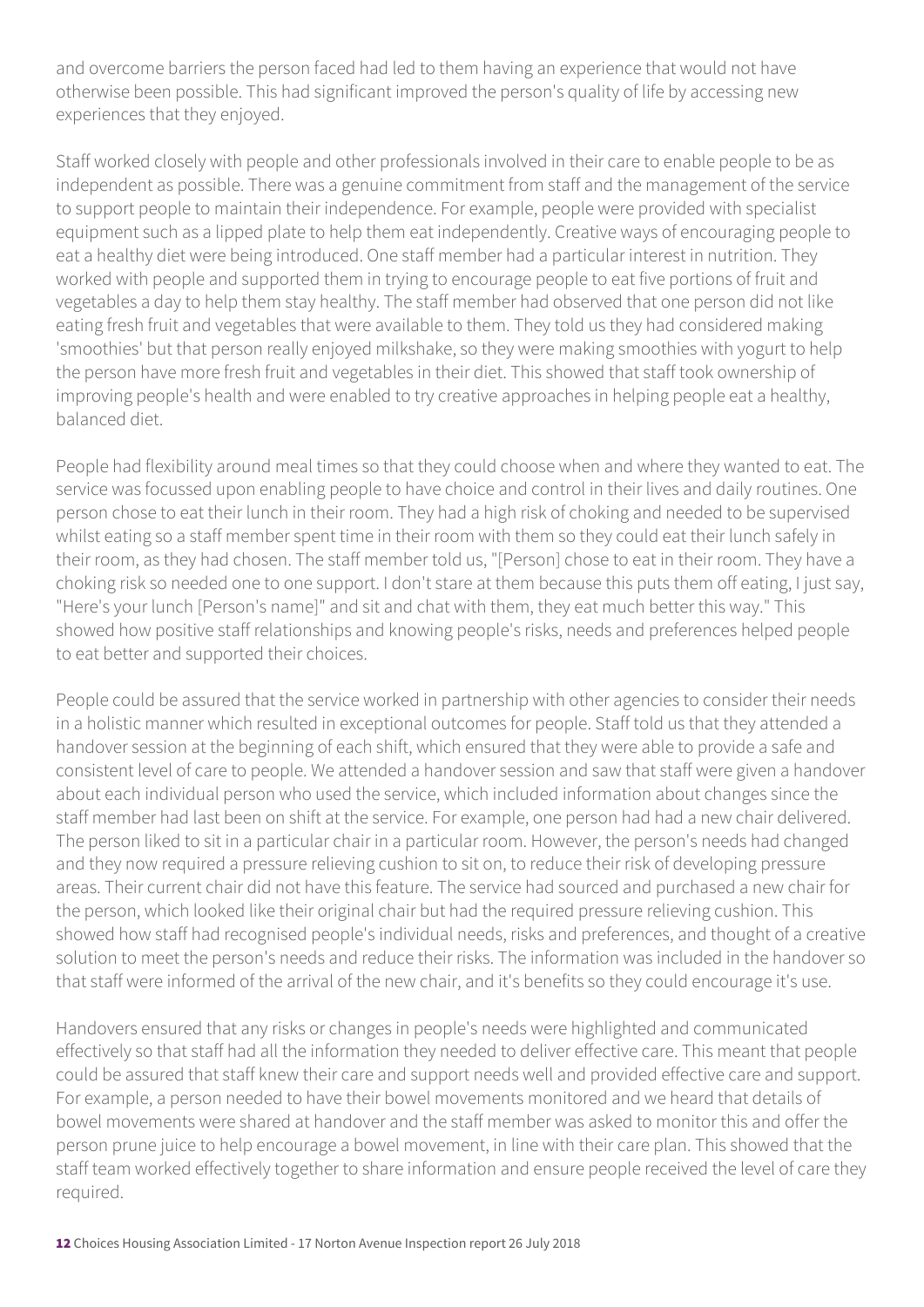People were supported to access healthcare services and ongoing healthcare support. People were supported to access to a wide range of healthcare professionals and services which improved their health and quality of life and we saw that positive outcomes were achieved for people. One person experienced chest problems and was at risk of aspiration. We saw that appropriate and timely referrals had been made to health professionals for support and their recommendations were implemented by staff. A speech and language therapist had recommended a specialist diet, which all staff were aware of and consistently followed. The service had also obtained a profiling bed for the person which helped to relieve any pain or discomfort and reduce the risk of aspiration by helping the person to rest in a more upright position. This showed how the person had been supported effectively to manage their health conditions.

Staff were committed to supporting people to access healthcare services to ensure that people received the specialist support that they required. One person had never been able to access breast screening because they could not tolerate the examination. Staff used a gradual approach to introduce the idea to them and supported them to understand and be involved in this. They communicated with services to coordinate an appointment with a disability specialist professional and we saw that the person had successfully been supported to attend this health appointment for the first time in twelve years. This showed how the service empowered people to attend appointments to improve their healthcare. The service had excellent links with health and social care professionals. A member of the community learning disability team (CLDT) had attended a staff meeting where they shared thanks from the CLDT with the staff. The CLDT frequently praised the staff for their teamwork with professionals in trying to engage people in achieving the best outcomes possible. Feedback from another health professional stated, "The manager and deputy manager and care staff team provide excellent care and have worked very effectively with the health team. I have been very impressed with the record keeping, the following of advice and communication." This showed excellent links and collaboration with health care services and had a very positive impact on people's health and well-being.

A person had been supported to have a full health review with their doctor. This was a great achievement for the person as they were very reluctant to undergo health examinations due to their need for structure, routine and familiar faces to reduce their anxieties. They had also been supported to access a 'health facilitator' who helped to improve access and coordinate healthcare services; ensuring complex healthcare needs were met. The service had worked with the person's doctor and health facilitator so that the person did not need to attend all of their appointments, as it caused them a lot of anxiety and stress. The registered manager and staff had discussions with the doctor to ensure they had all the information they needed to ensure appropriate referrals could be made for the person. As a result of this health review, we saw that the person had achieved excellent outcomes. For example, the person's pain was being explored so that they could receive effective treatment. We also saw that they had been supported to attend an optician's appointment. The person had never had a full optician check before because they were unable to tolerate the examination. Staff used a desensitisation approach over time to support them to attend. This revealed that they had become blind in one eye which could have been impacting upon their communication and behaviour. They were supported to have emergency surgery in their best interests and further sensory assessments completed to help staff support them as effectively as possible. The person had sensory activities available to them in the home and we saw that they were clearly marked to be placed on the person's left side, because of their sight impairment in the other eye. This showed how staff effectively met people's sensory needs.

People's needs were met by the adaptation and decoration of the service and they were involved in making decisions about decoration and any changes to them home. We saw that a new bathroom had recently been fitted because one person had particular needs which meant they would benefit from a shower rather than a bath and this was not previously available to them. This was seen as a priority by the provider and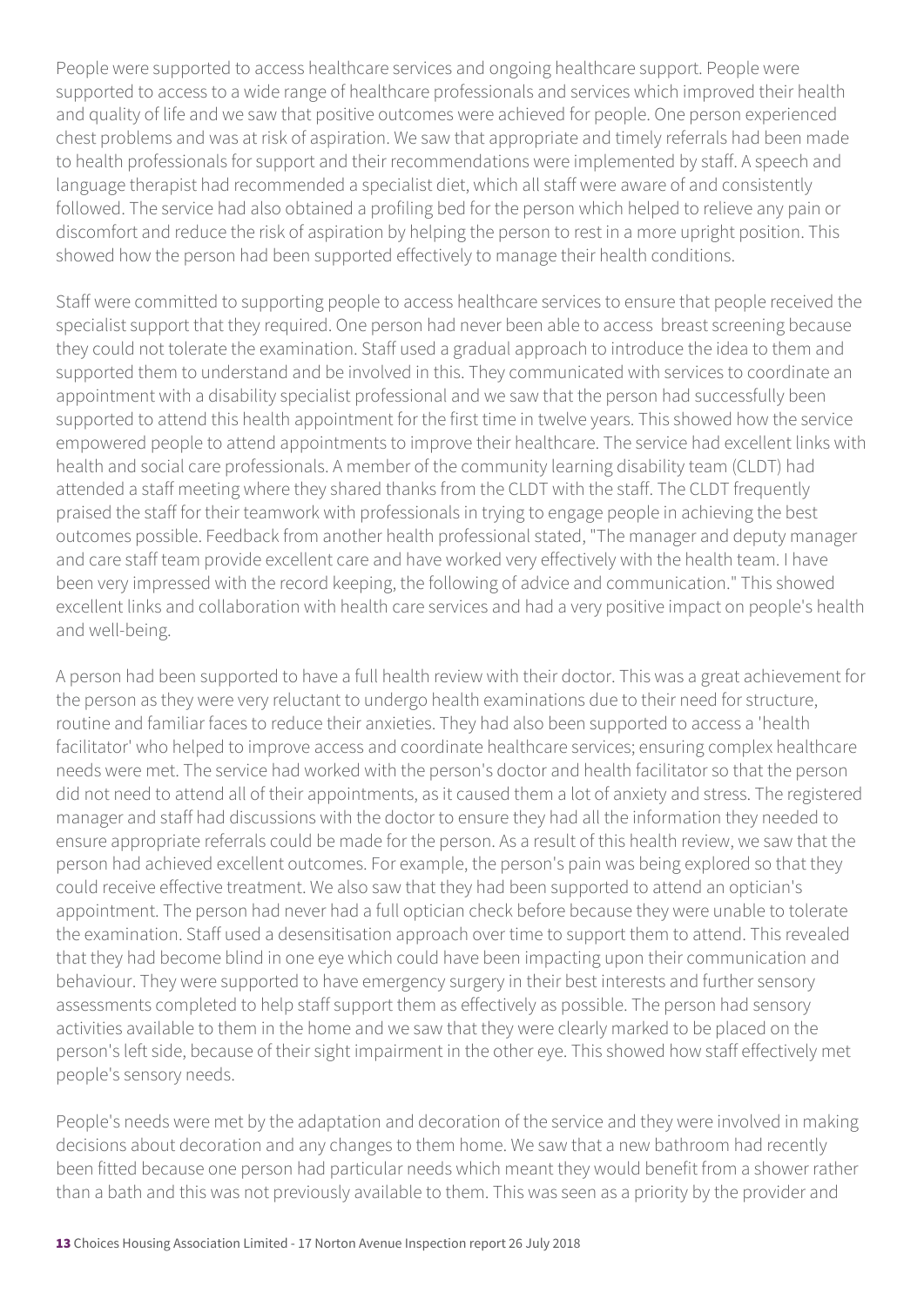swift action was taken to ensure that the environment and facilities were most suitable to the person's needs so that they could be more independent and comfortable. There was now a fully accessible bath and shower so that people could have a choice. People's bedrooms were decorated and personalised in line with what they had chosen. Some people had pictures or photographs to help them be independent, for example, on their wardrobes and drawers to show them which clothing items were kept where. One person liked to open drawers and take out items. The drawers previously contained staff paperwork such as cleaning charts. These were replaced with sensory items and books so that the person could take these out when they wished to. This showed that the service had considered and catered for people's needs with the design and decoration of the service.

The registered manager had identified that people required a reassessment of their needs and choices. The service was working in partnership with a range of health and social care professionals to ensure a holistic approach to assessing, planning and delivering care and support. For example, one person had had a full review of their health and social care needs. We saw that they were being supported to access specialist professionals and the service were looking for new approaches and techniques to help the person achieve the best possible outcomes. The service had proactively supported the person to access the positive behaviour support team, who were a group of professionals that worked closely with the service to help identify triggers and strategies to support the person to reduce their self-injurious behaviours. The service were proactively seeking to reduce the person's behaviours and support them effectively. The person's assessments and care plans had been updated following advice given by professionals and all staff were aware of advised techniques as these were discussed as regular team meetings where professionals were invited in to share best practice and individualised advice tailored to meet the person's specific needs. This reduced the instances of this person becoming unsettled and resulted in an enhanced sense of well-being for them. This showed that people's needs were holistically assessed and care was delivered in line with current guidance to achieve effective outcomes for people.

Staff were supported to develop the skills and knowledge to provide effective care. Relatives told us they felt staff were well trained. They said, "They (staff) seem to be well trained. They are very good and on the ball. They know exactly what is happening with [my relative] and how to support them. They are very careful when they support them to move." Staff told us they were provided with a thorough induction which equipped them with the skills they needed to deliver effective care independently. We saw that regular training updates were available and completed by staff and the registered manager monitored this closely. Staff also told us how they had recently completed additional training that was individual to people's needs. For example, epilepsy training had been arranged for staff as a person they supported was living with epilepsy. We also saw that training had been developed and delivered around individual needs of people who used the service. For example, a speech and language therapist was planned to deliver a specialist training session to staff to share information on a person's communication assessment and train staff on how to specifically support the person's communication. An occupational therapist had delivered a training session on positive behaviour support for a person who had a new 'proactive intervention' care plan in place. This showed that the service worked in partnership and used innovative and creative ways to support staff to have the specific skills and knowledge to deliver effective care to people.

Staff supervision and development was focussed on the needs of people living in the home. Staff had recently receiving training about epilepsy due to the particular needs of one person living at the home. They had also received training in end of life care and there was a resource folder about end of life care that had been developed by management in anticipation of people's future care needs. Additionally, staff had receiving training in basic Makaton (a form of communication using signs and gestures based on British Sign Language) in preparation for a person who was considering moving to the service. Staff told us they received regular supervision which they found useful and supportive. Staff told us they were given feedback on their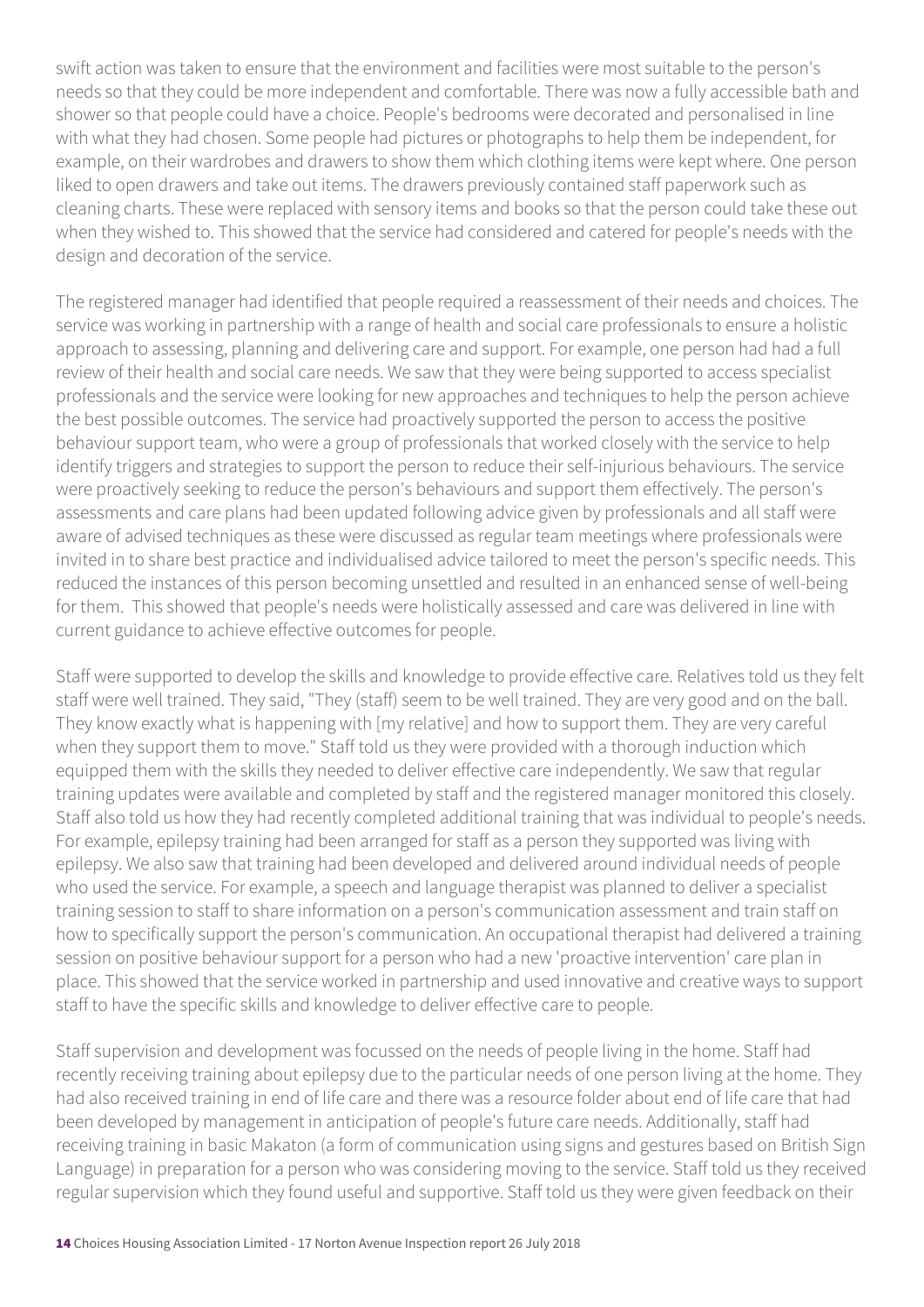performance which helped them to improve and that regular checks of their competency were completed and feedback given during supervision sessions. Staff told us that they could discuss their training requirements and if additional training was required this would be arranged. Each staff member had an individual development plan which was reviewed during appraisals to ensure staff had the skills to meet the needs of the individual people using the service. This showed that staff were supported with a proactive approach to development.

The Mental Capacity Act 2005 (MCA) provides a legal framework for making particular decisions on behalf of people who may lack the mental capacity to do so for themselves. The Act requires that, as far as possible, people make their own decisions and are helped to do so when needed. When they lack mental capacity to take particular decisions, any made on their behalf must be in their best interests and as least restrictive as possible. Staff we spoke with had a good knowledge of the MCA and told us how they used it in practice to ensure people's legal and human rights were respected. One staff member said, "You don't assume people lack capacity or can't make their own decisions. It's about supporting people to make their own decisions." We observed that people were asked for their consent before care was carried out. When people lacked mental capacity about certain aspects of their care, we saw that a decision specific test of their capacity was carried out, in line with the MCA. We saw that decisions were made in people's best interests when required and relevant people were consulted before any decision was made on behalf of a person, for example, relatives and health professionals. These best interest decisions were accurately recorded and shared with staff to ensure that people's rights were protected.

The registered manager told us how one person required a number of scans to help diagnose and treat certain health conditions, which would reduce the person's pain and improve their quality of life. The person was unable to consent to the scans so a best interest's decision had been made in line with the MCA. This concluded that the person would require sedation to undergo the scans due to them being unable to tolerate the procedure. The best interest decision recognised that the least restrictive way of doing this would be for the person to only be sedated once and receive all the examinations they required at the same time. This would be least restrictive way of achieving the best possible outcomes for the person in relation to their health needs and pain management. This showed how the service worked in line with the MCA to ensure people's legal and human rights were respected.

People can only be deprived of their liberty so that they can receive care and treatment when this is in their best interests and legally authorised under the MCA. The authorisation procedures for this in care homes and hospitals are called the Deprivation of Liberty Safeguards (DoLS). We checked whether the service was working within the principles of the MCA and found that people had been referred for a DoLS authorisation when this was required. This showed that the service was working in line with the current legislation and guidance to ensure that people's rights were protected.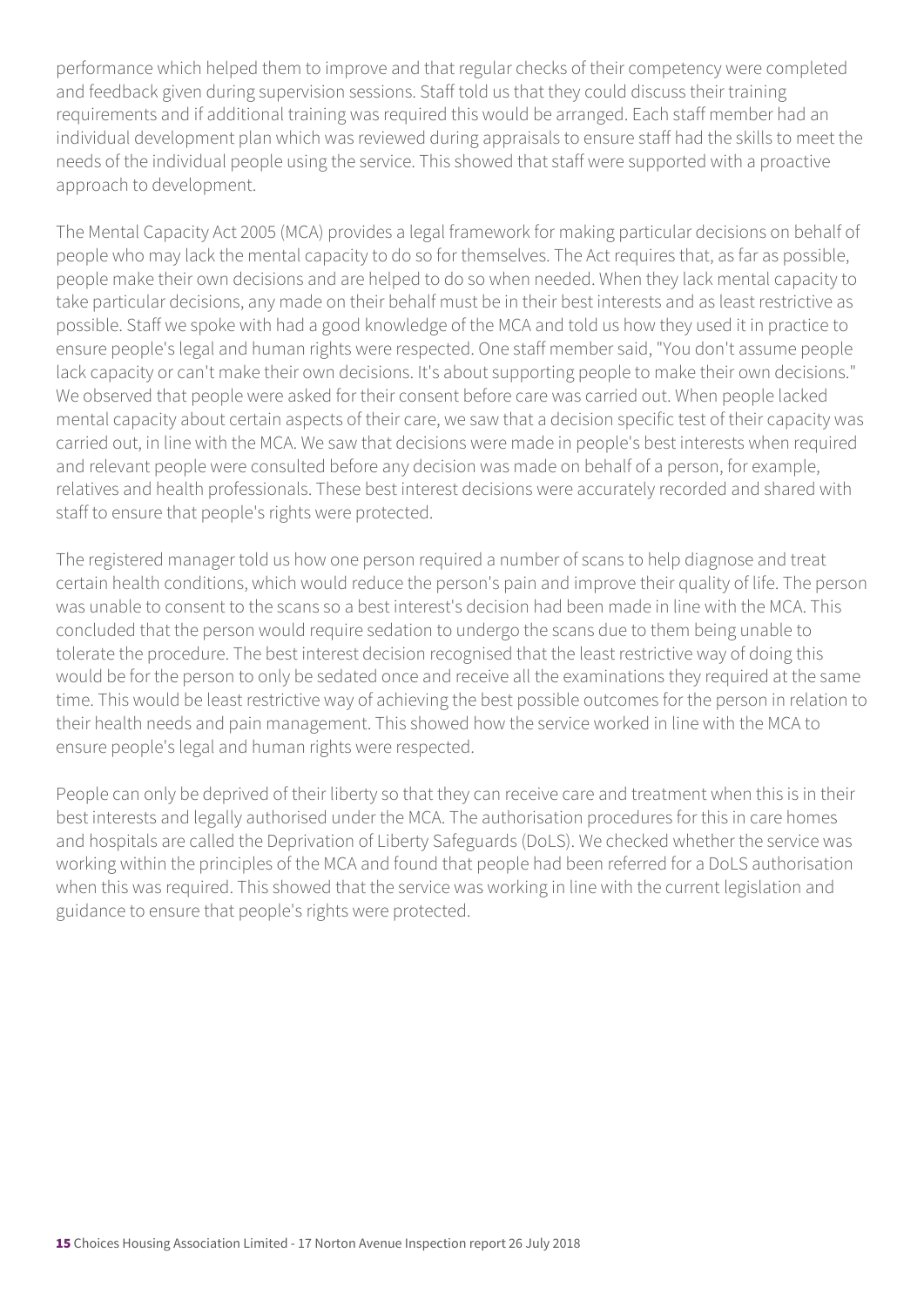#### Is the service caring?

### Our findings

At our last inspection we found that improvements were required as people's dignity was not always promoted and people were not always supported to the involved in choices and decisions. At this inspection, we found that improvements had been made.

We observed throughout the inspection and relatives confirmed that people were treated with kindness and respect. One relative said, "[Person] is so well cared for. They are always clean and tidy and well presented. I can't fault the staff. They are happy and friendly and so [my relative] is happy and content too." A healthcare professional stated, "The team demonstrate a caring attitude towards the residents and a strong value base in providing person centred care." We observed that staff were kind and compassionate in their approach when supporting people and spent time with people giving them the reassurance they needed. For example, one person was becoming anxious and upset. We observed that staff spoke with them in a calm, quiet, relaxed voice, saying, "[Person's name] it's alright, listen to me." We saw that staff showed concern for the person's wellbeing and followed the person's care plan to help them relax. A staff member said, "Sometimes [Person] just likes the closeness of someone with them rather than any actual activity or interaction." The person visibly calmed when staff spoke with them and suggested they put on some of their favourite music.

People had care plans entitled 'Things that worry me.' This helped staff to recognise and try to eliminate situations that caused the person worry. All staff were knowledgeable about things that might cause the person upset and actively tried to avoid these things. For example, one person could become distressed by new people they did not recognise and liked to be introduced to people to reduce their anxiety. The registered manager introduced the inspector to the person and ensured the inspector was aware of how they could reduce the person's anxiety. We also saw that when food shopping was delivered to the home, staff introduced the delivery person and ensured they said goodbye when leaving, so that the person did not become distressed. This showed that people were treated with kindness and respect.

People were supported to express their views and be involved in decision making as much as possible. A staff member told us, "People here cannot always verbally communicate with us so we are constantly trying to find new ways to communicate so that we can understand them better." We saw that each person had an individual communication care plan. This provided guidance for staff on what certain gestures and noises may mean the person was trying to communicate. Staff were aware of these and we saw they used the information to help effectively communicate with people. A staff member said, "We give choices but everyone is different and you have to know what works for them. Some people like pictures, some photographs and some prefer to be shown two options to choose from."

Staff were very knowledgeable about people's individual communication needs and we saw the use of different pictorial aids for individual for each person. One person did not respond to pictures, staff recognised this and referred the person for further assessment from a speech and language therapist to try and help them better understand the person's communication. This assessment determined that the person could communicate better when physically shown two choices, so staff did this to help the person choose between two options. One person responded better to photographs than cartoon style pictures so we saw these were used to help make choices and decisions.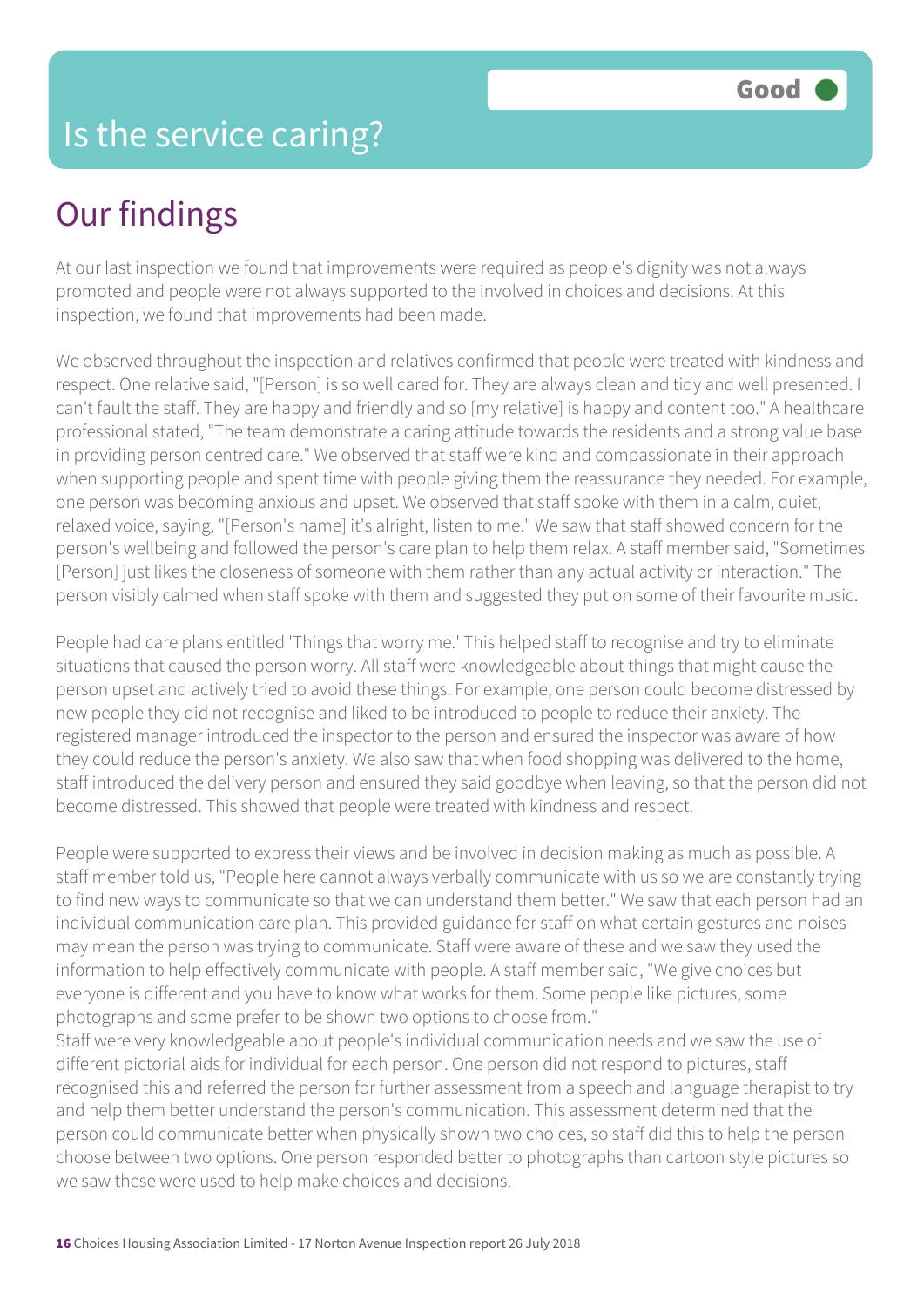Staff recognised that one person was caused anxiety by now knowing what was happening next. Staff had developed a 'now and then' communication aid to communicate to the person what is happening now and what was happening next. They were in the process of compiling photographs that were personal to them, such as photographs of the club they visited so this tool could be used consistently with the person.

Staff told us that use of visual aids and individualised communication tools had helped to maximise people's involvement in their care. There was a weekly service user meeting where people were asked about their feelings about living at 17 Norton Avenue and communication aids were used to try and understand people's experiences and make improvements for them when required. This showed that people were empowered to make choices and treated with dignity and respect.

People were supported to make choices in all aspects of their care and support. Each week, people 'made a wish' of what they would like to achieve in the week. Wishes included, "I would like to go to Trentham Gardens [a local outdoor attraction]" and "I would like to have my hair cut and go for a coffee." Staff then supported people to achieve their wishes, involving them in all aspect of this as much as possible, thus increasing their choices, experiences and independence.

People's privacy and dignity was respected. We saw signs on all bathroom doors that stated, "Please knock and wait for an answer before entering" because staff had recognised that some people were not able to lock the door or verbally communicate their need for privacy. The service had created lead roles and a member of staff had taken on the role of a 'dignity champion'. The dignity champion had arranged a 'dignity day' to promote awareness and recognition of dignity. People and staff were asked to consider what dignity was and what it meant to them and these ideas were used for reflection on practice. A dignity tree displayed in the home showed pledges from staff about how they would strive to promote people's dignity in their everyday practice. This showed that respect for people's dignity was at the heart of the service's values.

People's independence was respected and promoted. Care plans were written in a way which encouraged staff to recognise and maximise independence. For example, one person's care plan talked about the tasks they could do well by themselves, such as brush their own teeth. We saw that staff respected and promoted independence. One person needed to use a frame to walk safely. Staff had purchased a 'caddy' for their frame so that they could independently carry their belongings around whilst walking safely. This respected and promoted their independence as they did not have to rely on staff to help them move to where they wanted to be.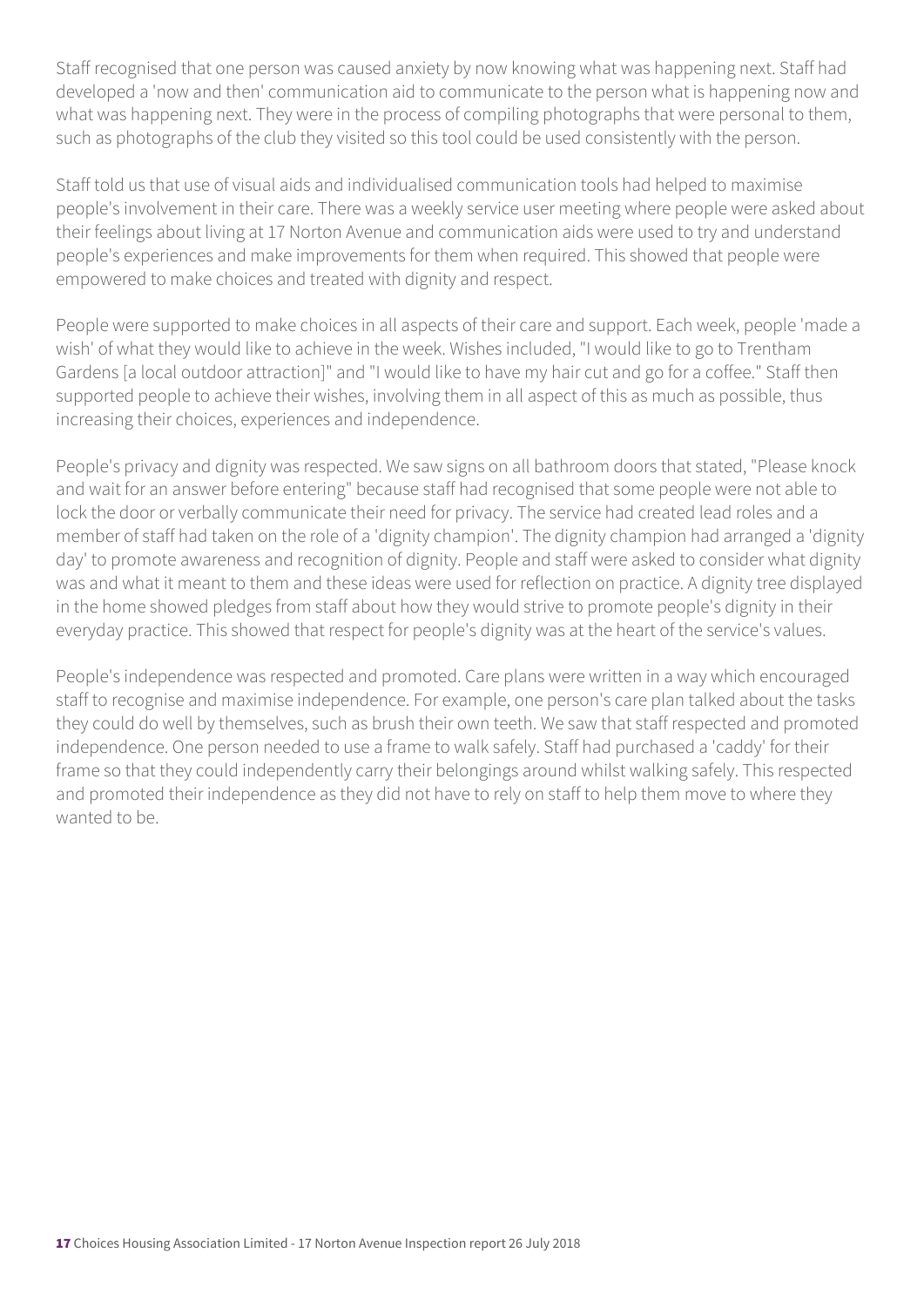#### Is the service responsive?

# Our findings

At our last inspection we found that improvements were required because plans of care were not always accurate and up to date and people were not always enabled to participate in care planning as much as they were able. At this inspection, we found that improvements had been made.

People and their relatives were involved in all aspects of their care as much as they were able. A relative told us, "We have been involved in meetings and reviews and they also email us information and keep us informed about everything." We saw that people had person centred plans alongside their care plans and risk assessment that contained valuable information such as people's important relationships, interests and hobbies so that staff had access to information to enable them to provide personalised care. These plans were accurate and up to date and reflected people's individual needs and preferences. Staff told us they had opportunities to look at people's plans and were familiar with the information contained in them.

Staff clearly knew people well and talked about them with positive regard for their abilities. One person particularly enjoyed music and had their own record player and vast collection of records. A staff member said, "[Person] is ever so good with technology." We saw that the service had purchased a device so that they could listen to music in the bathroom whilst having personal care, as this helped them to relax and feel calm. They had also been supported to purchase an electronic tablet which staff were supporting them to become more familiar with in the hope this would maximise their communication and input into their own care planning.

People's diverse needs were assessed and planned for including any religious or sexuality needs. People were supported to access the church when this was important to them. Consideration was given to whether people needed support to develop or maintain relationships, including sexual relationships and consideration was given to whether people would like to access information or talk freely about sex and sexual relationships if they wanted to. People were supported to maintain family relationships and we saw that one person was consistently supported to visit a family member twice weekly to maintain the important relationship. This showed that people's needs, choices and preferences were assessed and met.

People had access to activities that interested them and were supported to maintain their hobbies. A relative told us, "[Our relative] gets everything they need. They used to love dancing, music and being in plays however they stopped as they got older and their mobility reduced. Since being here [at 17 Norton Avenue] they have got a new wheelchair so now they have the right gear to be able to get out. They still go dancing at a club and staff are looking into getting them to a football match which is something they used to love." We saw that people were enabled to access activities they enjoyed. Staff told us, "We tried to get one person to the theatre because they love music but the first attempt was unsuccessful. We persevered and found it was the seat they didn't like. It was the flip seat at the theatre. So we practised using their wheelchair so they were more comfortable and we got them there. They saw Elvis the musical and they absolutely loved it!" This showed that staff took time and effort to empower people to achieve their individual goals. Each week, people 'made a wish' of what they would like to achieve in the week. Wishes included, "I would like to go to Trentham Gardens" and "I would like to have my hair cut and go for a coffee."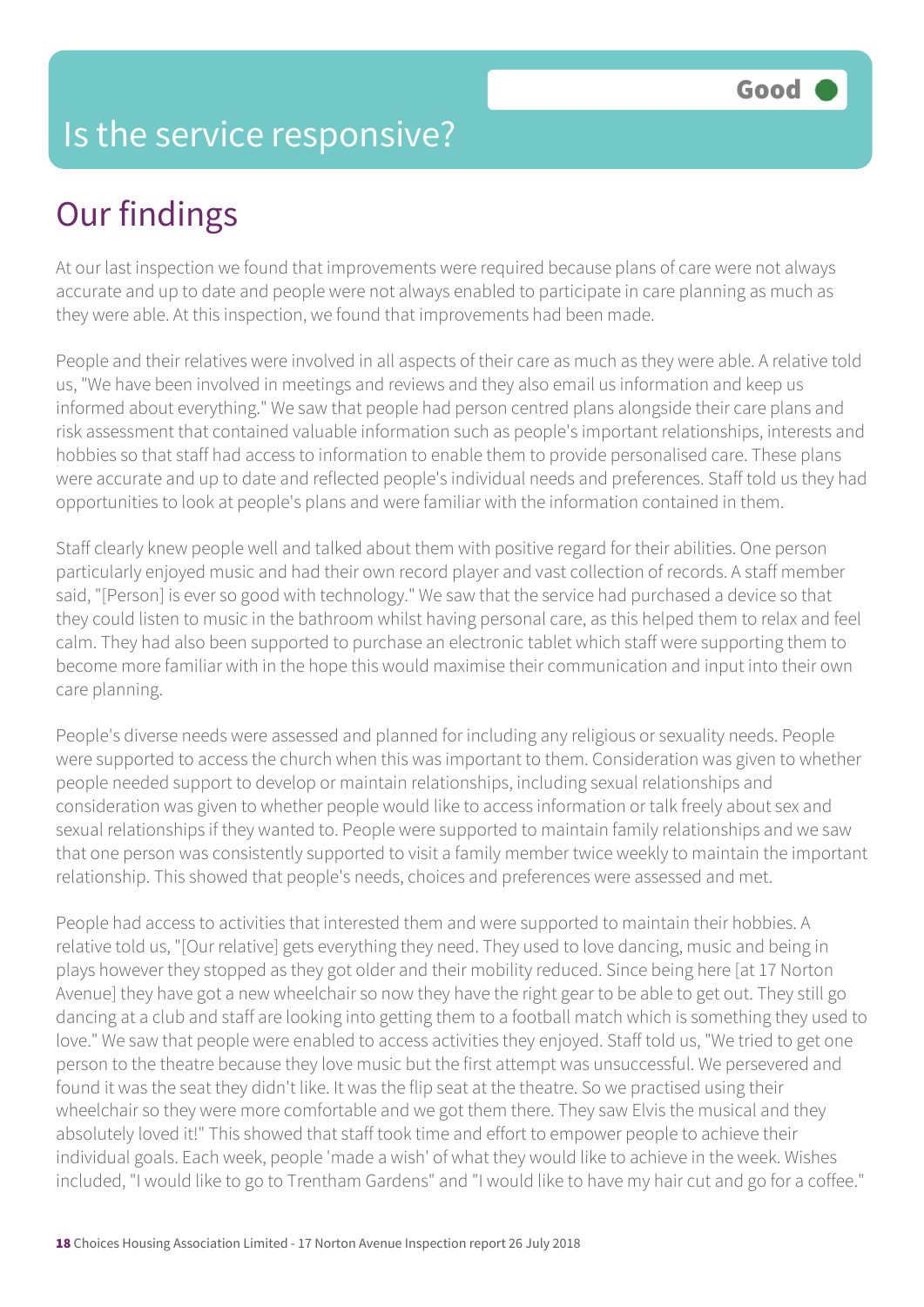Staff then supported people to achieve their wishes. This showed that people received personalised care that was responsive to their individual needs.

Relatives knew how to raise concerns and complaints and felt able to do this when required. A relative said, "I would feel comfortable to raise any concern. I'm sure they would deal with anything, they give you confidence in them." Information on how to make a complaint was available to people and information about other agencies who could help with complaints was available in the home. An 'easy read' version of the complaints policy was available to people who used the service and staff strived to understand whether people were happy with the care they received through using communication tools at regular reviews and weekly service user meetings. We found that when a concern had been raised, it was thoroughly investigated and responded to, which showed that complaints were taken seriously and dealt with in line with the provider's policy to ensure that lessons were learned and improvement made when required.

At the time of our inspection, no one was receiving end of life care. However, we found that people and their relatives had been supported to explore and record their wishes about care at the end of their life and to plan how they would be met. Plans included details such as where and how they would like to be cared for, who they would like to visit them and plans for after their death. People's religious beliefs and preferences had also been considered in relation to their end of life care. This showed that the service had considered how they would support people to have a comfortable and dignified death when the time came.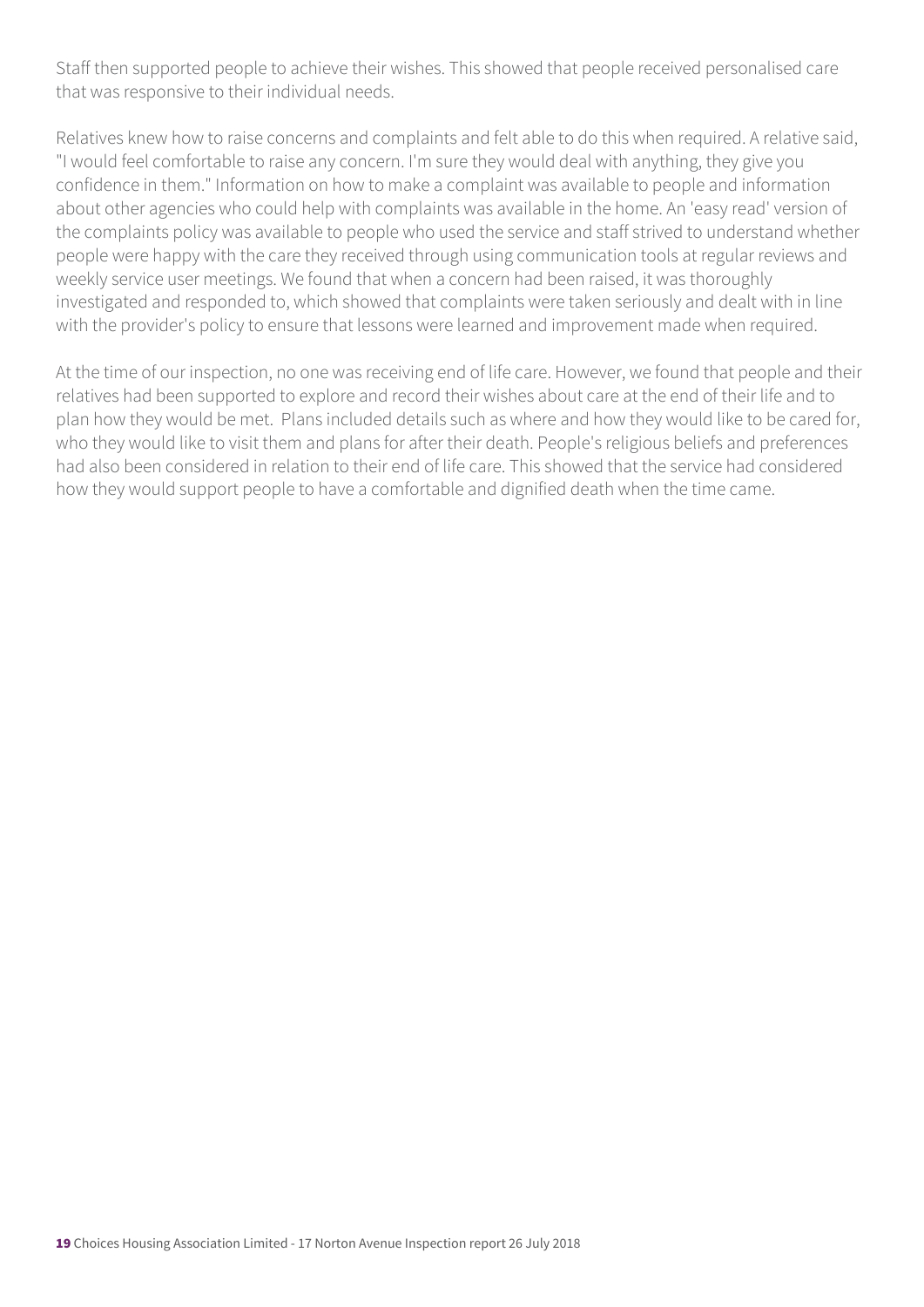# Our findings

At our last inspection the service required improvement because the provider had not notified us of changes that are required by law and although the management had identified areas for improvement they had not yet had the time to implement or sustain changes. At this inspection we found that vast improvements had been implemented and sustained.

There was a registered manager in post who was present during the inspection. The registered manager understood their responsibilities and was supported by the provider to deliver what was required. It is a legal requirement that a provider's latest CQC inspection report rating is displayed at the service where a rating has been given. This is so that people, visitors and those seeking information about the service can be informed of our judgements. We saw that the rating of the last inspection was on display and a copy of the last inspection report could be accessed by people and visitors to the home. Notifications were received promptly of incidents that occurred at the service, which is required by law. These may include incidents such as alleged abuse and serious injuries. The registered manager was open and transparent in sharing information about these incidents.

Relatives and staff told us that the registered manager and deputy manager were approachable, supportive and visible at the service. A relative said, "[Registered manager] is very good. The service is very wellorganised and I always see the manager and deputy here, supporting people out and about around the service." A regular agency staff member said, "The manager and deputy and very visible. They are always approachable and very helpful." A Staff member told us, "[Registered manager] is always here or at the end of the phone if you need anything. She is definitely approachable and this place is definitely well-led now." The new management team had implemented a number of changes and improvements and staff echoed their view that the service was much more stable now. We saw that the registered manager and deputy manager were visible throughout the home; they knew people exceptionally well and chatted to them as well as providing care and support when required. They were present throughout the day and worked well as a team to enable them to review the day to day culture and working of the home and how staff interacted with people to provide good quality care. Staff told us this was usual practice. There was an open and inclusive atmosphere where people worked together to achieve good outcomes for people. A staff member said, "It's really nice, I love it here." A relative told us, "The staff are happy and friendly in their work and this rubs off on [our relative]."

The registered manager and provider had effective systems in place to monitor quality and safety. Regular audits took place including checks of medicines, infection control and health and safety to ensure that any issues were identified and action taken to make improvements. Work had taken place to review care plans to ensure they were accurate, person centred and up to date and we saw these were effective and regularly reviewed. Incidents and accidents were regularly reviewed and analysed by the registered manager and action was taken when required. For example, one person had pulled a drawer onto their foot. The registered manager acted to ensure a safety catch was installed on drawers to prevent this occurring again and the person's risk assessment and care plan were updated to ensure staff were vigilant. Incidents and accidents were discussed at regular staff meetings to ensure learning was shared. This showed that action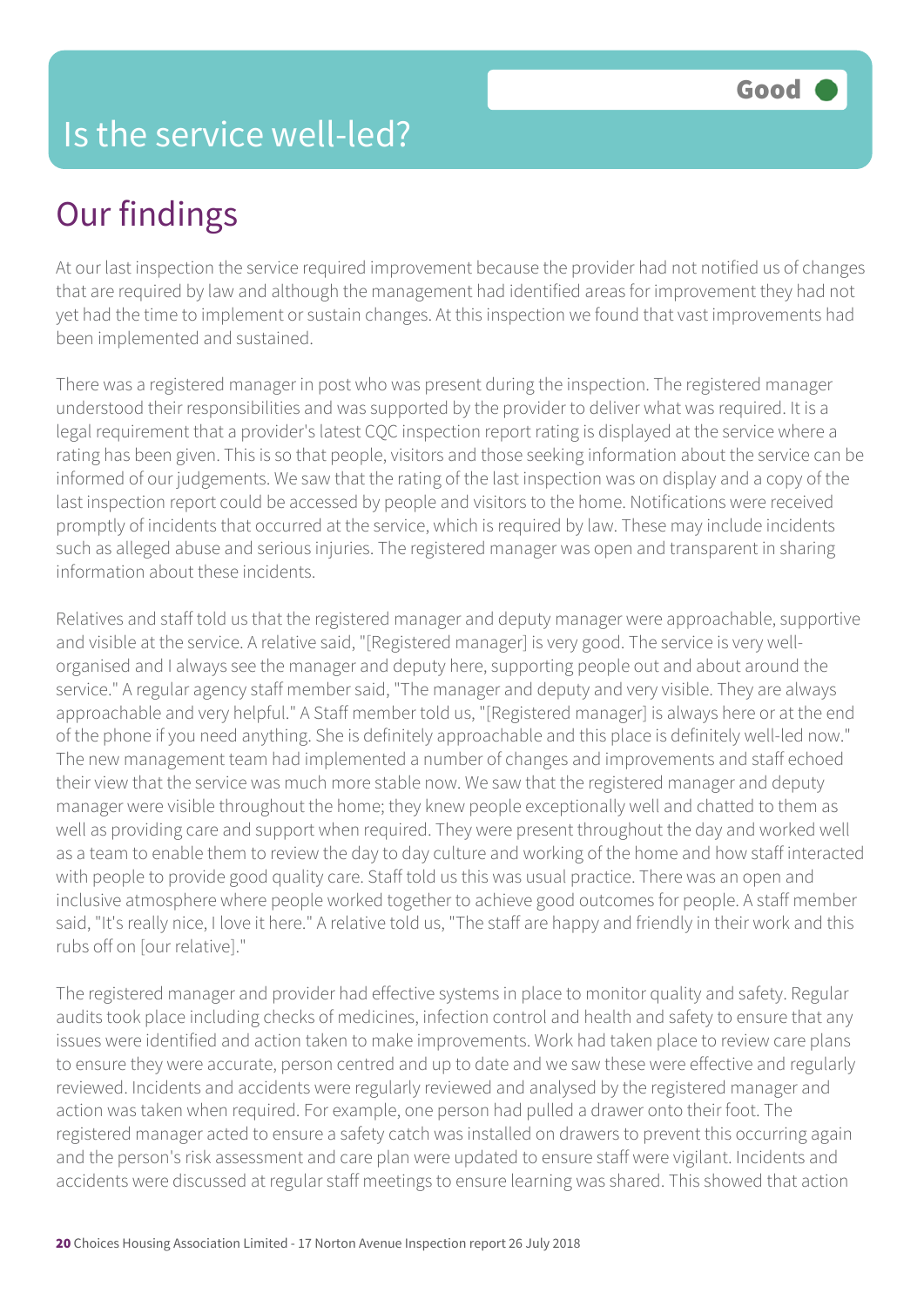had been taken to ensure risks were managed and learning had taken place and been communicated to the staff team. No further similar incidents had occurred. This showed that systems and processes in place to monitor the quality and safety of care provided were effective.

People, relatives and staff were engaged and involved in the development of the service. There were weekly service user meetings where people were encouraged and supported to share their views about meal planning for the week, activities they would like to access and how they felt about living at 17 Norton Avenue. We saw their views were used inform how the service was run. For example, their opinions and preferences were used to inform the weekly shopping. A family survey was completed annually and relatives told us they received this. We reviewed the responses and found they were all positive. The provider had asked families for improvement suggestions and comments included, "We are so pleased we couldn't think of anything for improvement." A suggestions box was also available for people to use anonymously if they chose to. Families told us they were also invited into the home for regular celebrations and events. We also saw that a newsletter was developed for people and their families to share information and promote continuous involvement. This showed that people and their families feedback was actively sought and used to evaluate the service and they felt actively engaged and involved.

Staff felt engaged and involved with the development of the service. We saw that regular team meetings were held where staff could share their views and their feedback was acted upon. The staff meetings agenda followed CQC's key lines of enquiry to promote quality standards. For example, safeguarding referrals were discussed to share learning with staff and raise their awareness and further learning about potential safeguarding issues. Any new assessments or care plans were discussed and evaluated with staff to ensure they understood and followed these and professionals were invited in to discuss these with staff if further support was needed. A staff member said, "I feel well supported. I can access any training I need and share ideas. People get good quality here because of that." We saw that staff took accountability for helping people achieve good outcomes, such as contacting health professionals when required and supporting people to achieve individual goals.

 We found the registered manager and staff team had systems in place to provide consistent care and work collaboratively with other agencies. This included engaging with a range of health professionals such as occupational therapists, physiotherapists and specialist nurses. We saw that professionals were regularly invited into the home to give presentations and share learning, including sharing details of people's individual assessment so the staff team could discuss with professionals how they would use this learning in practice. We saw this was effective in ensuring that professionals advice was followed so that people received good care. For example, one person had a sensory assessment which identified that they did not like bright lights. This was discussed during a team meeting and we saw that the person had natural light in the room, they had sunglasses available to use if they needed to and all staff were aware of this need. The staff team also had regular opportunities to discuss peoples care at handover meetings at the start of each shift. This meant the service worked effectively in partnership with other agencies to improve outcomes for people.

The service strived to continuously learn and improve. As well as the registered manager audits, the provider completed a compliance assessment every three months which aligned with the CQC's key lines of enquiry to promote continuous improvement. We saw that any areas requiring action were actioned swiftly. There were also peer audits completed where registered managers from the provider's other services completed additional quality checks to ensure the system was robust in identifying concern and driving improvement. The local authority had completed a quality monitoring visit and we saw that the registered manager developed their own action plan in response to this and all actions were completed. This showed that the registered manager and provider were keen to learn and improve the service and engaged a variety of